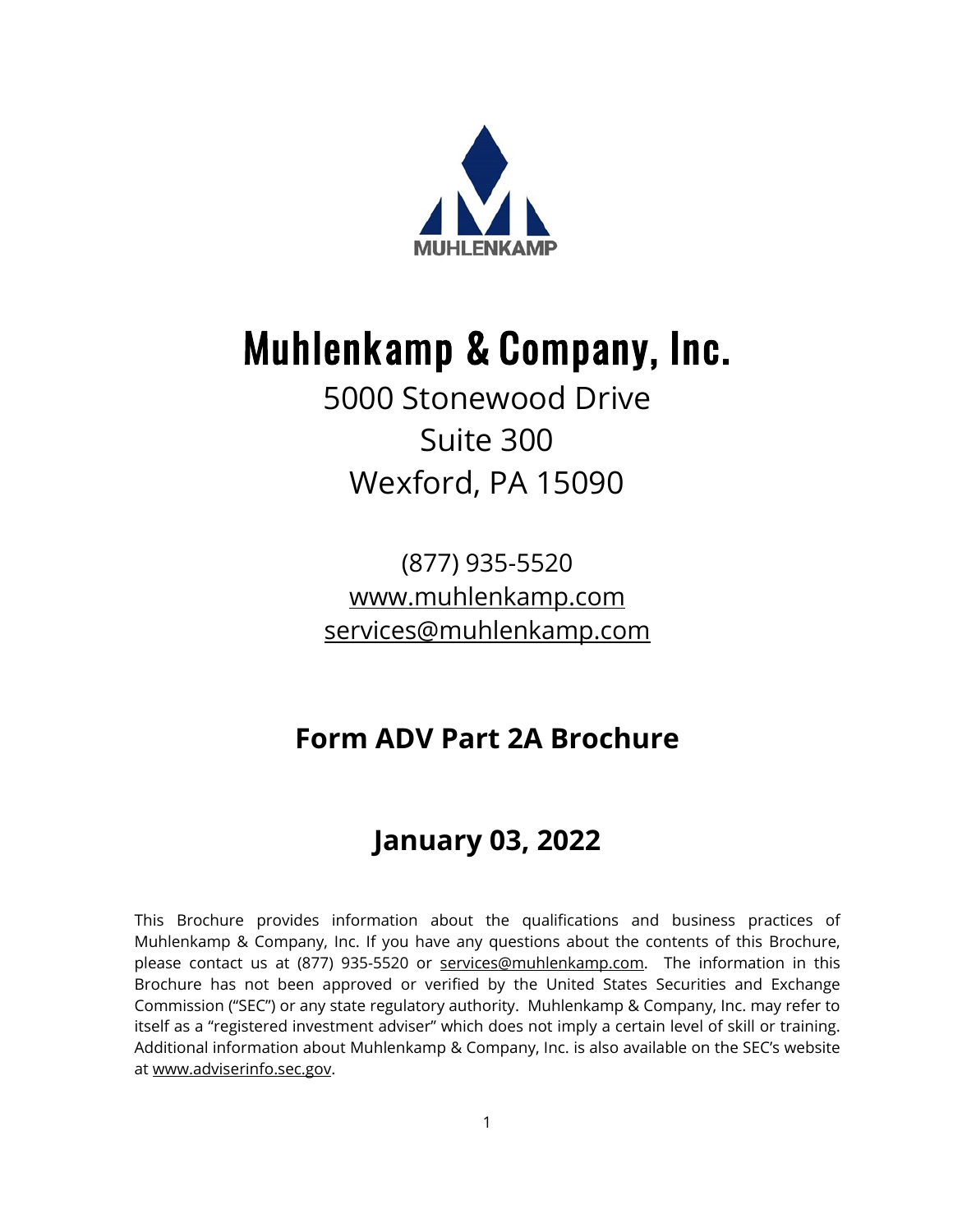# Item 2 – Material Changes

This Brochure, dated January 03, 2022, introduces Muhlenkamp & Company, Inc. (Muhlenkamp & Company", "Muhlenkamp", "we", "us", "our") to our clients and prospective clients ("Clients", "their"), describing our people, advisory services, investment philosophy, and management practices. This section, Item 2, discusses only material changes since the last annual update of this Brochure, dated December 11, 2020:

• There are no material changes to disclose.

We will provide our Clients with a summary of any material changes to this Brochure since the last annual update within 120 days of our fiscal year end. We may provide additional interim disclosure of material changes, if warranted.

Current or prospective Clients of Muhlenkamp & Company, Inc. may request a free copy of our current Brochure at any time by contacting us by telephone at (877) 935-5520 or by email at services@muhlenkamp.com. Additional information about Muhlenkamp & Company, Inc. is available on the SEC's website at www.adviserinfo.sec.gov.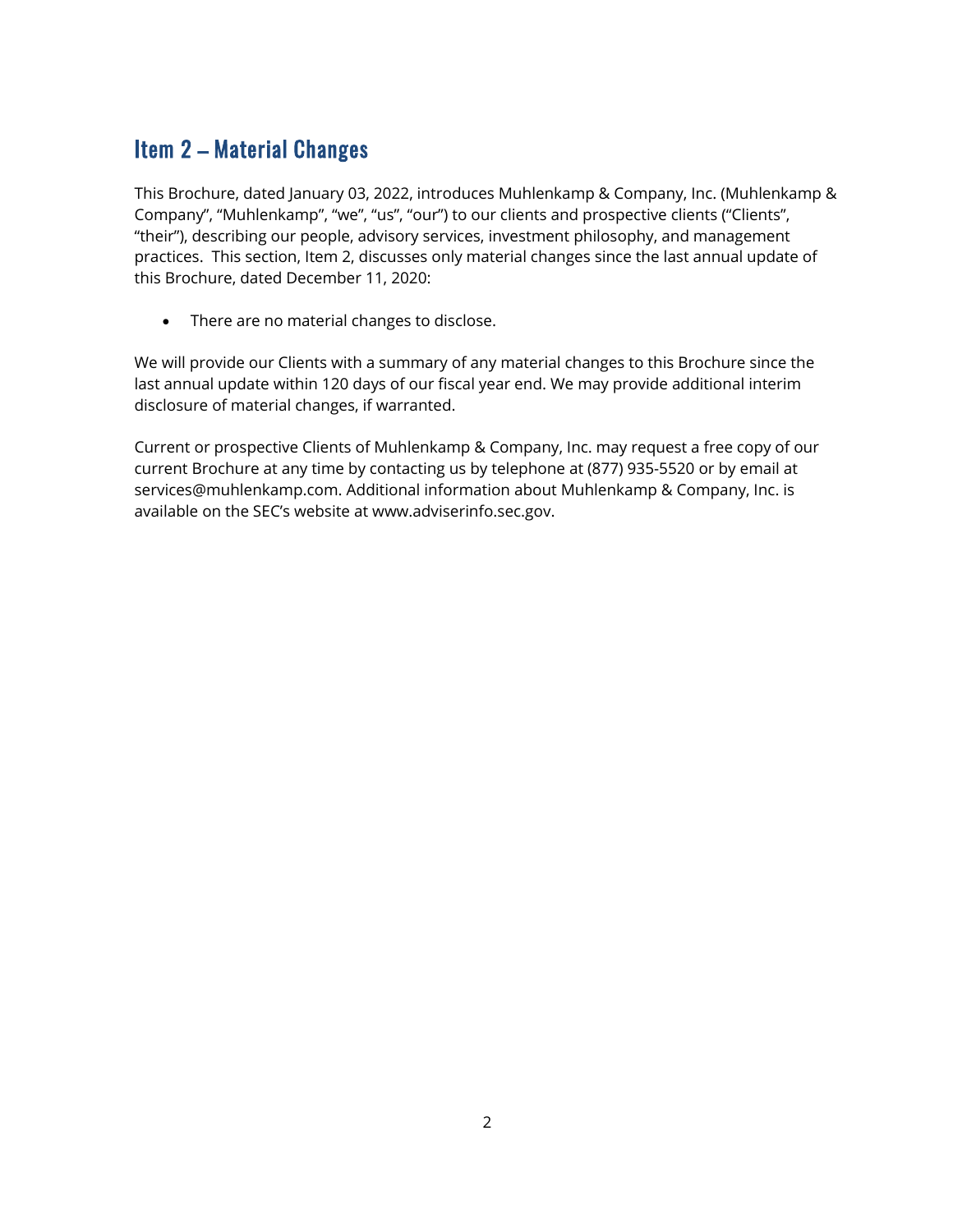# **Item 3 - Table of Contents**

#### Item

### Page

| Item 1            |                                                                          |  |
|-------------------|--------------------------------------------------------------------------|--|
| Item <sub>2</sub> |                                                                          |  |
| Item <sub>3</sub> |                                                                          |  |
| Item 4            |                                                                          |  |
|                   |                                                                          |  |
|                   |                                                                          |  |
|                   |                                                                          |  |
|                   |                                                                          |  |
|                   |                                                                          |  |
|                   |                                                                          |  |
|                   |                                                                          |  |
|                   |                                                                          |  |
|                   |                                                                          |  |
|                   |                                                                          |  |
|                   |                                                                          |  |
| Item 5            |                                                                          |  |
|                   |                                                                          |  |
|                   |                                                                          |  |
|                   |                                                                          |  |
|                   |                                                                          |  |
|                   |                                                                          |  |
|                   |                                                                          |  |
| Item 6            | Performance Based Fees and Side-by-Side Management 12                    |  |
| Item 7            |                                                                          |  |
| Item 8            | Methods of Analysis, Investment Strategies, and Risk of Loss 13          |  |
|                   |                                                                          |  |
|                   |                                                                          |  |
|                   |                                                                          |  |
|                   |                                                                          |  |
|                   |                                                                          |  |
| Item 9            |                                                                          |  |
| Item 10           |                                                                          |  |
| Item 11           | Code of Ethics, Participation, or Interest in Client Transactions, and   |  |
|                   |                                                                          |  |
|                   |                                                                          |  |
|                   |                                                                          |  |
|                   | Participation or Interest in Client Transactions, and Personal Trading21 |  |
|                   |                                                                          |  |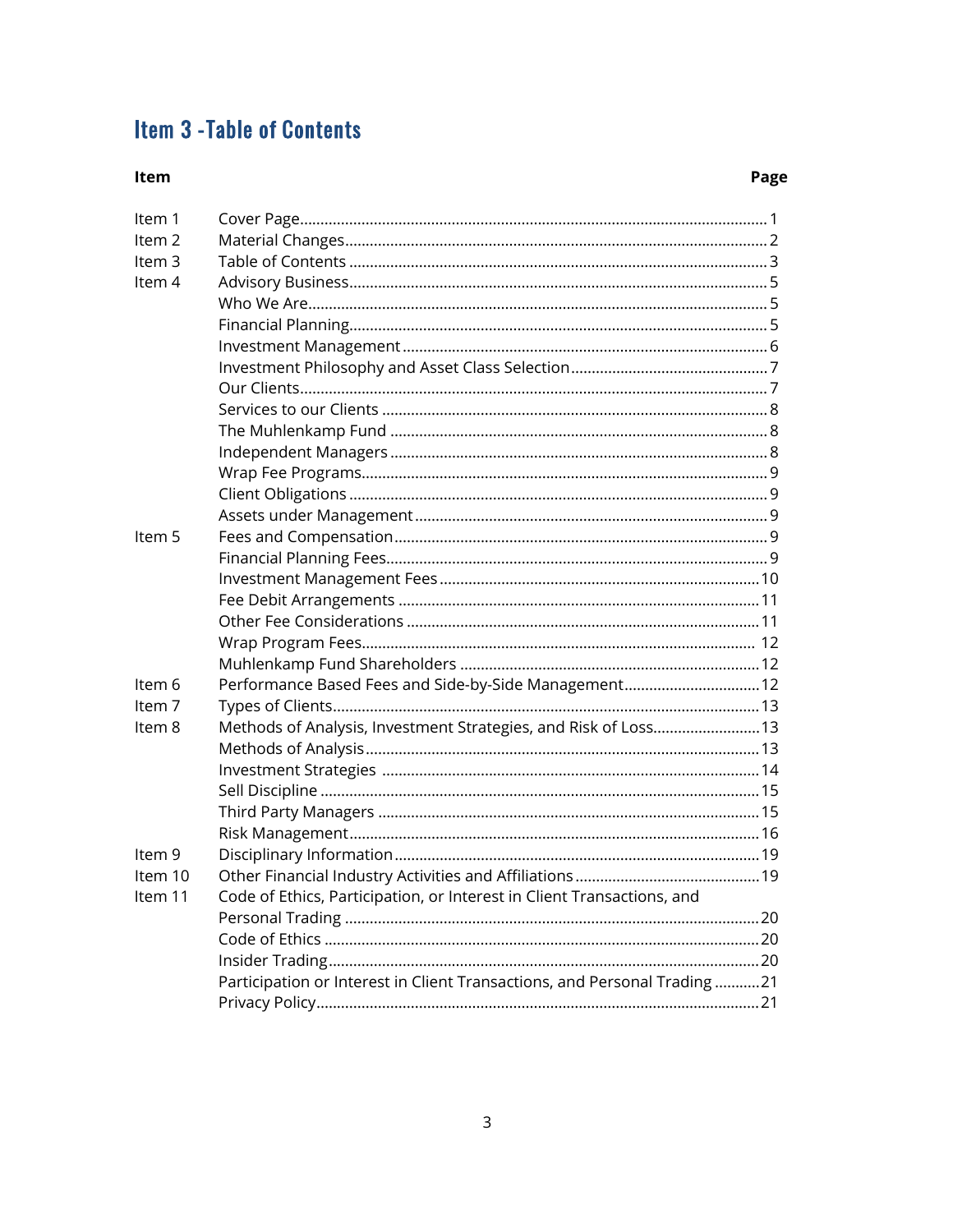# Item 3 - Table of Contents (cont'd)

### Item

# Page

| Item 12 |  |
|---------|--|
|         |  |
|         |  |
|         |  |
|         |  |
|         |  |
|         |  |
|         |  |
| Item 13 |  |
|         |  |
|         |  |
|         |  |
|         |  |
|         |  |
|         |  |
| Item 14 |  |
| Item 15 |  |
| Item 16 |  |
|         |  |
|         |  |
| Item 17 |  |
|         |  |
|         |  |
| Item 18 |  |
| Item 19 |  |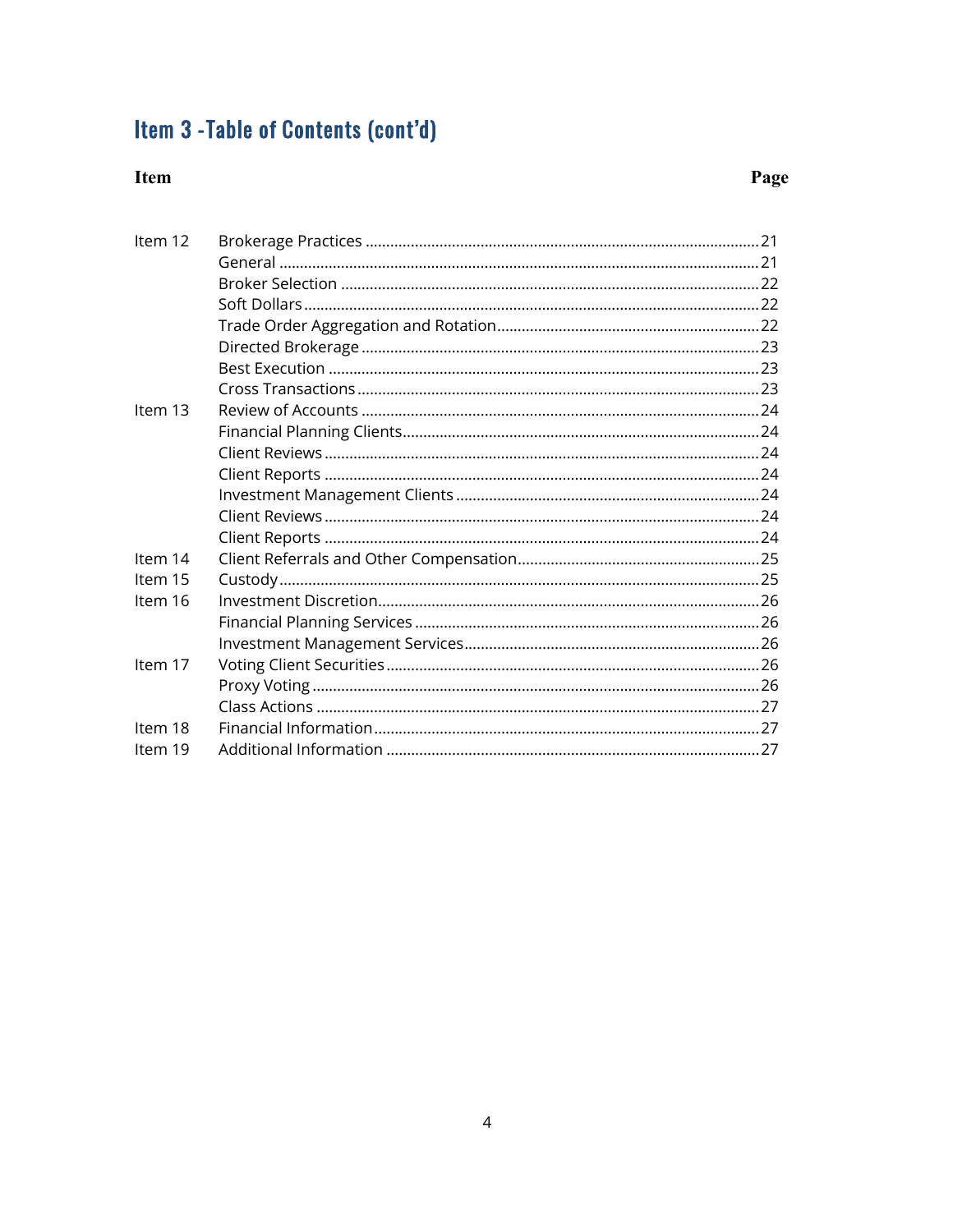# Item 4 – Advisory Business

#### **Who We Are**

Muhlenkamp & Company, Inc. is an independent investment advisory firm. Ronald H. Muhlenkamp, principal owner, founded Muhlenkamp & Company in 1977. We are registered with the United States Securities and Exchange Commission ("SEC") under the Investment Advisers Act of [1](#page-4-0)940, as amended; our registration was effective in 1981.<sup>1</sup>

Muhlenkamp & Company provides personalized financial planning and investment management services, either in combination or on a standalone basis. Our exclusive interest is serving the needs of our Clients. We do not act as brokers, custodians, investment bankers, or underwriters and we do not receive any commissions from such sources. We believe these factors facilitate our acting solely in the best interests of our Clients.

#### **Financial Planning**

Through our financial planning services, Muhlenkamp & Company offers independent and objective insight into the key areas of our Client's financial life. These areas could include: (i) retirement/financial independence planning, (ii) estate planning, (iii) education funding/planning, (iv) income management planning, (v) tax planning specific to investments, (vi) insurance evaluation, (vii) real estate financing, (viii) social security analysis, and (ix) elder care planning. Client may also engage us on a project basis to provide advice on isolated matters, such as an evaluation of the Client's employer-sponsored retirement plan. Financial planning services are guided by a Financial Planning Agreement that outlines the responsibilities of both the Client and Muhlenkamp & Company.

In most cases, the Client will supply to Muhlenkamp & Company information including income, investments, savings, insurance, and other information to facilitate the assessment of the Client's financial objectives. The information is typically provided during personal interviews and supplemented with written information. After we have evaluated the information received, we will discuss the Client's financial needs and objectives with the Client and compare the current financial situation with the stated objectives. Once these are compared, we will create a financial and/or investment plan to help the Client meet their objectives.

The plan represents a suggested roadmap for achievement of objectives. Not every plan will be the same for every Client. Because the plan is based on information supplied by the Client, it is very important that the Client accurately and completely communicates to us the information we need. It is also important that the Client continually update us with any changes to their life or financial circumstances, so that we may determine if changes to the Client's financial or investment plan are necessary.

Upon request, we may recommend the services of other professionals to assist in implementing the Client's financial or investment plan. The Client is under no obligation to engage the services

<span id="page-4-0"></span> $1$  Registration as an investment adviser does not imply a certain level of skill or training.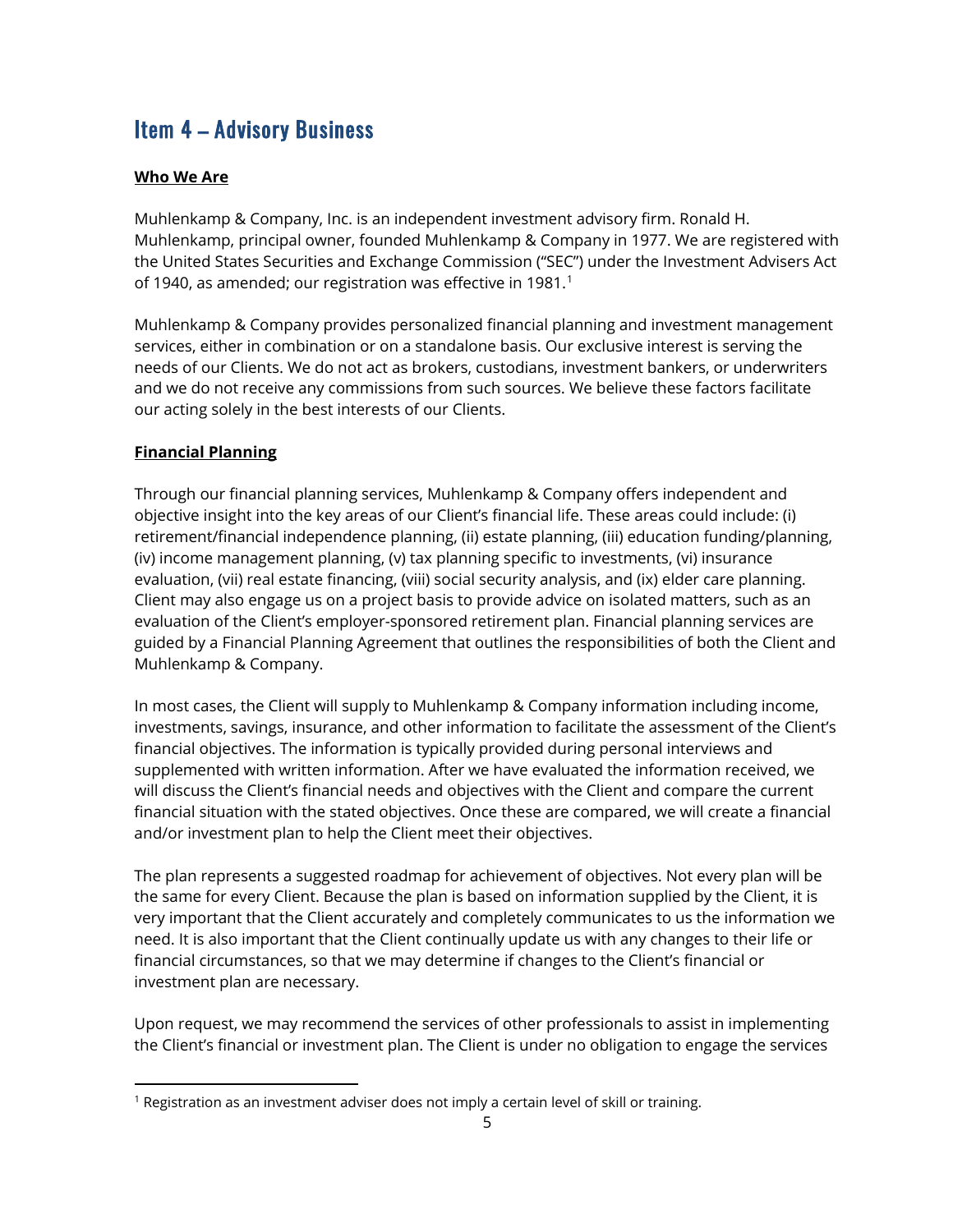of any such recommended professional. The Client retains absolute discretion over all such implementation decisions and is free to accept or reject any recommendation from us.

In many cases, Muhlenkamp & Company may not have the authority to effect changes with regard to financial planning recommendations. Muhlenkamp & Company does not provide tax or legal advice. Clients are urged to consult with their estate attorney, accountant, insurance agent, and/or other advisers to effect changes to the documents or plans subject to recommendations. If the Client requests, Muhlenkamp & Company will collaborate with these professionals through the implementation of the Client's plan. The Client should be prepared to compensate these other professionals for work performed on their behalf. The Client should bear in mind that financial and investment plans offer no guarantee of the successful achievement of objectives.

#### **Investment Management**

Muhlenkamp & Company provides investment management services on a "discretionary" or "non-discretionary" basis. When we are engaged to provide investment management services on a discretionary basis, we designate which securities are to be bought or sold, and the amount of securities to be bought or sold for the Client's account(s). We monitor the Client's accounts to ensure that they are meeting their asset allocation requirements. If any changes are needed to the Client's investments, we will make the changes. These changes may involve selling a security or group of investments and buying others or keeping the proceeds in cash.

Clients engaging us on a discretionary basis will be asked to execute a Limited Power of Attorney (granting us the discretionary authority over the Client's accounts) as well as an Investment Management Agreement that outlines the responsibilities of both the Client and Muhlenkamp & Company.

When a Client engages us to provide investment management services on a non-discretionary basis, we monitor the accounts in the same way as for discretionary services. The difference is that changes to Client's account(s) will not be made until we have confirmed with the Client (either verbally or in writing) that our proposed changes are acceptable.

The Client may at any time place restrictions on the types of investments we may use on their behalf, or on the allocations to each security type. The Client is responsible for designating the custodian to hold their assets and may also designate the broker or dealer through which transactions may be effected if other than their custodian. The Client will receive written or electronic confirmations from their account custodian after any changes are made to their account. The Client will also receive statements at least quarterly from their account custodian.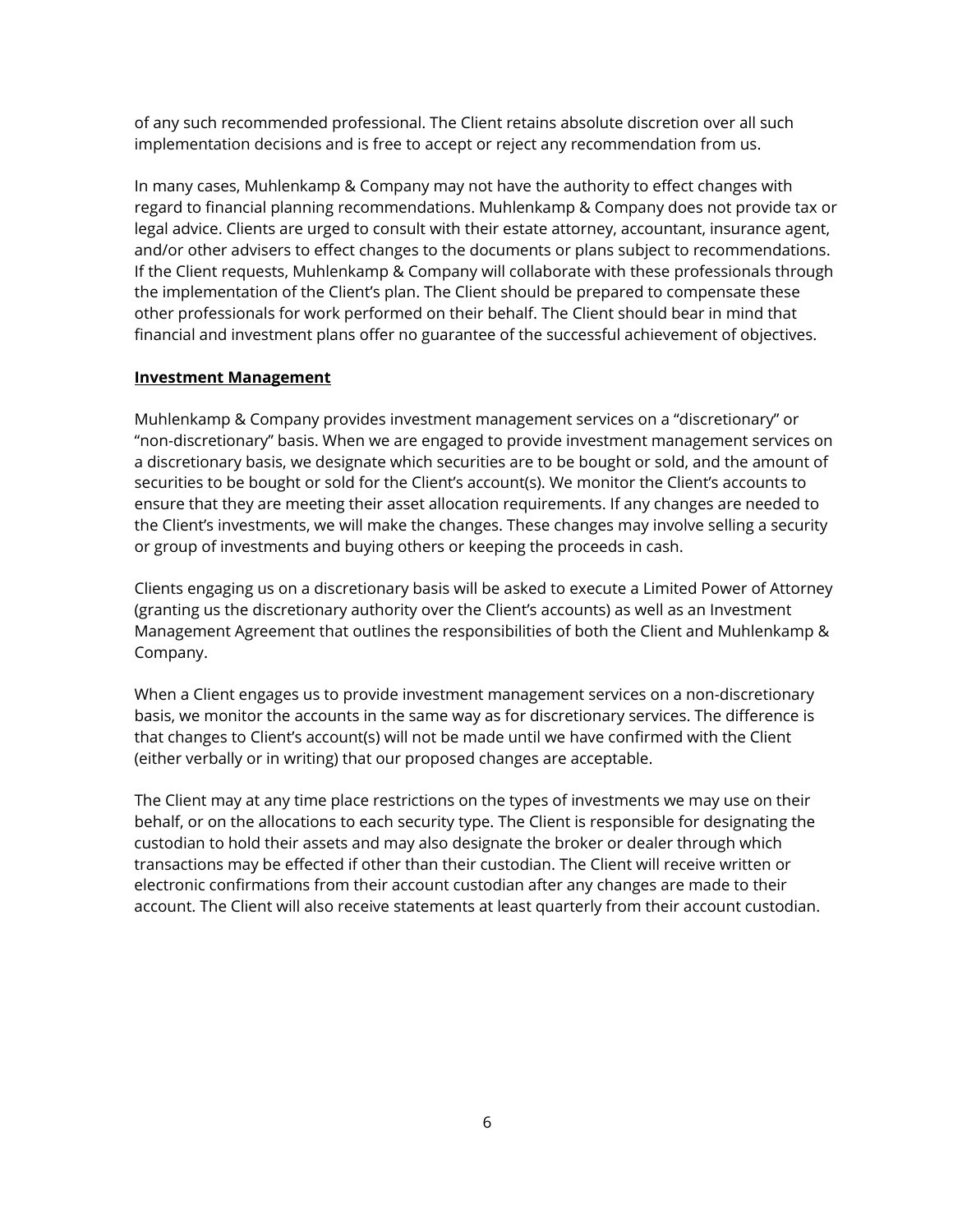#### **Investment Philosophy and Asset Class Selection**

Muhlenkamp & Company believes that regular portfolio monitoring, based on a thorough knowledge of the Client's objectives, investment fundamentals, economic value, and a sense of timing, is the key to successful investing.

We construct the Client's portfolio using a combination of the following security types: equity securities listed on major security exchanges, securities of selected companies traded in the overthe-counter markets, mutual funds, Exchange Traded Funds ("ETFs"), and fixed income securities. Under appropriate circumstances, we may advise Clients on alternative investments such as private placements, commodities, or real estate. We generally do not advocate buying securities on margin, selling securities short, or using options, unless we consult with the Client to discuss the risks involved, establish suitability to assume such risks, and obtain Client approval.

We do not subscribe to the philosophy that securities can be acquired and held forever. We believe that the securities markets, as well as asset classes, sectors, and companies, can be cyclical in nature. Technological, economic, monetary, social, or political forces, alone or in combination with one another, tend to determine cycles. The life span of these cycles will vary and may be long or short.

For these reasons, we place our emphasis on a business-like evaluation of current conditions. We study market history to get a better understanding of asset classes and security values under different conditions, but do not try to apply historical evaluation methods directly to today's markets.

We believe in diversification and recognize that the proportion of classes of securities to be held at any given time might vary depending upon economic and market conditions. The relationship of cash, bonds, stocks, mutual funds, ETFs, and/or alternative investments in portfolios will change as we perceive these conditions.

#### **Our Clients**

We provide financial planning services to individuals, high net worth clients, trusts, foundations, and small businesses. We provide investment management services to pension plans, profit sharing plans, endowment funds, individuals, high net worth clients, corporate accounts, wrap fee accounts, and a no-load mutual fund. We work with our Clients in seeking to achieve favorable investment returns after taxes and inflation over periods best measured in years.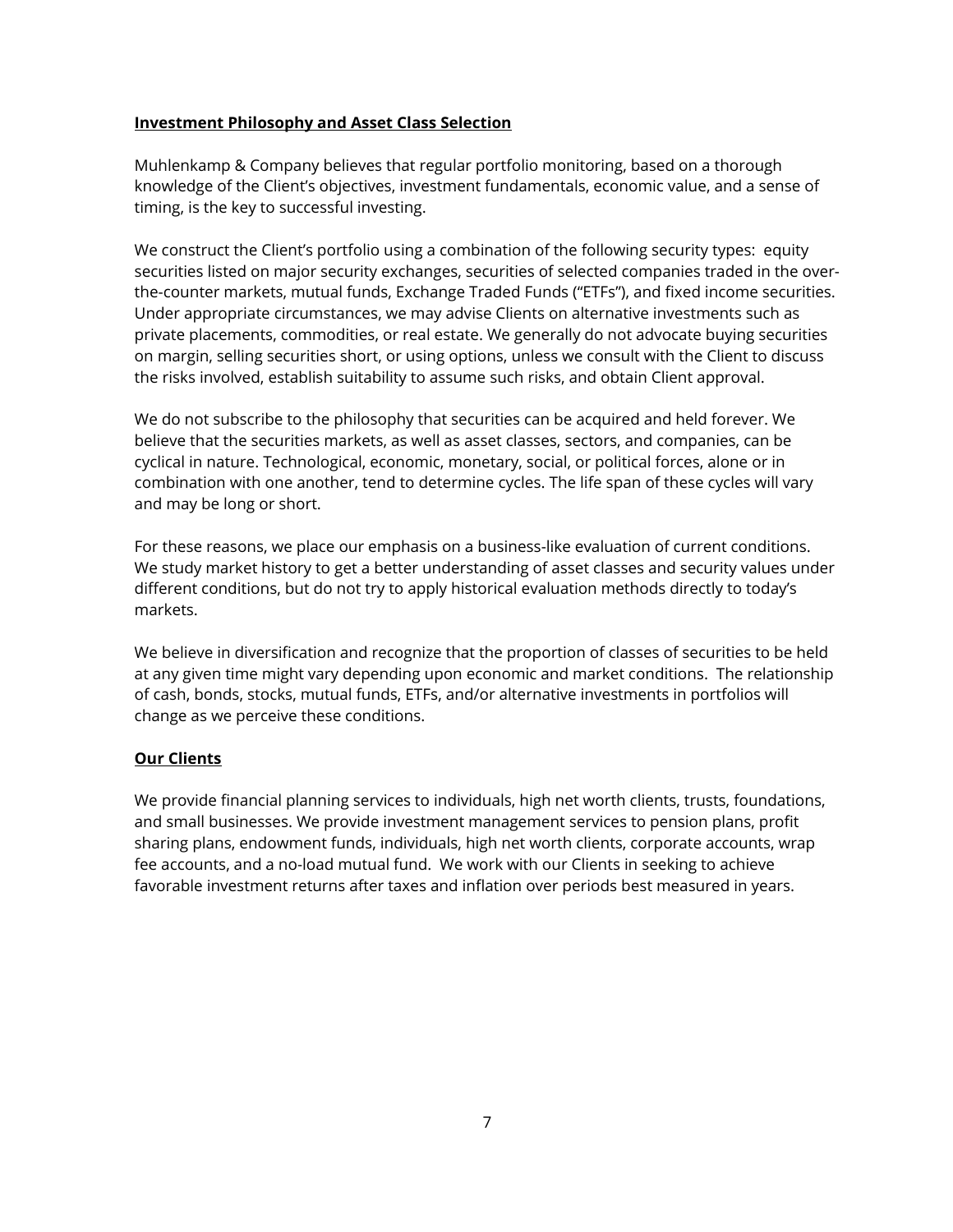#### **Services to our Clients**

Muhlenkamp & Company works closely with our Clients throughout the planning and portfolio management process. We review each Client's financial situation to determine and clarify investment needs and objectives. We review the risks and rewards that exist in financial and investment management. When there is a mutual understanding, Muhlenkamp & Company develops plans, and as appropriate, constructs portfolios to meet the Client's objectives. Our policy is to communicate regularly with our Clients to evaluate progress toward the achievement of investment objectives. Each Client is urged to keep us informed of any change in their financial situation so that it may be reflected accordingly.

Muhlenkamp & Company provides investment advisory services specific to the needs of each Client. Our Client may, at any time, impose reasonable restrictions, in writing, on our services.

When managing portfolios for our Clients, and if so requested by the Client, we will execute account transactions with the custodian or broker-dealer selected by the Client. In the absence of Client direction, we place Client orders for the purchase or sale of securities with national or regional brokerage firms selected by us. These firms may provide a variety of research assistance and may offer quality service or execution.

#### **The Muhlenkamp Fund**

Muhlenkamp & Company serves as investment adviser to the Muhlenkamp Fund, a series of the Managed Portfolio Series, a Delaware Statutory Trust (the "Fund"). The Muhlenkamp Fund is one of many funds within the Managed Portfolio Series. Please see the Fund's Prospectus and Statement of Additional Information for important disclosures relating to the Fund. The Prospectus and Statement of Additional Information are available on our website, www.muhlenkamp.com, or from the SEC at www.sec.gov.

#### **Independent Managers**

Muhlenkamp & Company may allocate (and/or recommend that the Client allocate) a portion of the Client's investable assets among unaffiliated independent investment managers in accordance with the Client's designated investment objective(s). In such situations, the independent manager shall have day-to-day responsibility for the active discretionary management of the allocated assets. Muhlenkamp & Company will continue to render investment advisory services to the Client relative to the ongoing monitoring and review of account performance, asset allocation and the Client's investment objectives. Factors which Muhlenkamp & Company will consider in recommending independent managers include the Client's designated investment objective(s), management style, performance, reputation, financial strength, reporting, pricing, and research. When we recommend an independent manager, the Client should be aware that he/she may potentially have the ability to buy these services from the independent manager directly and/or through another party unrelated to Muhlenkamp & Company.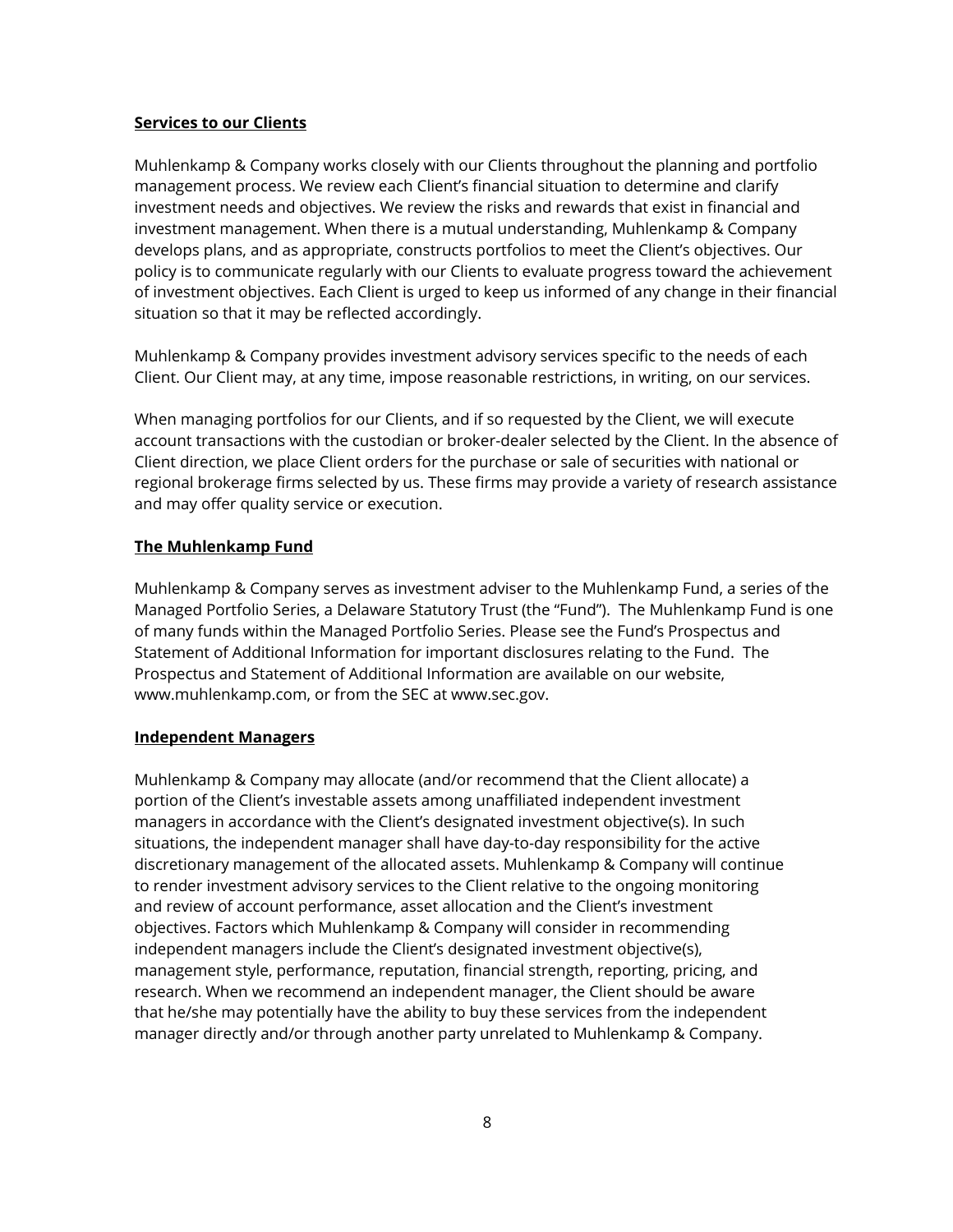#### **Wrap Fee Programs**

Muhlenkamp & Company may serve as a portfolio manager for managed accounts under wrap fee programs sponsored by other firms ("wrap program accounts"). We may manage these portfolios using the same investment strategies that we apply to other discretionary accounts. Wrap program accounts may be traded differently than those of other clients in that Muhlenkamp & Company generally uses the wrap program sponsor ("Sponsor") to execute transactions. Unless requested by the Sponsor, we generally do not directly provide account statements or one-on-one presentations. The Sponsor is its client's primary contact and determines the suitability of Muhlenkamp & Company as an investment manager, develops and updates investment guidelines as needed, and determines the amount of assets allocated to Muhlenkamp & Company for management.

Wrap program accounts pay a single fee to the Sponsor, covering the services rendered by both the Sponsor and Muhlenkamp & Company as adviser. Each Sponsor pays Muhlenkamp & Company a portion of the wrap fee each quarter based on the value of its client accounts that we manage.

Please see the Sponsor's wrap fee brochure for a more complete description of services, fees, and risks.

#### **Client Obligations**

In delivering our services, Muhlenkamp & Company will not be required to verify any information received from the Client or from the Client's other professionals and is expressly authorized to rely thereon. Moreover, each Client is advised that it remains their responsibility to promptly notify Muhlenkamp & Company if there is ever any change in their financial situation or investment objectives for the purpose of reviewing/evaluating/revising our previous recommendations and/or services.

#### **Assets under Management**

As of September 30, 2021, Muhlenkamp & Company had \$291,369,505 in regulatory assets under management on a discretionary basis and \$0 on a non-discretionary basis.

# Item 5 – Fees and Compensation

#### **Financial Planning Fees**

Financial Planning Clients will generally execute a Financial Planning Agreement which describes the type of services to be provided and the fees, among other items. Financial planning is charged on an hourly basis. Our hourly charge begins at \$250 per hour, with a minimum \$1,500 fee per engagement. Financial planning fees may be credited to the Client if the Client subsequently hires us as an investment manager for a portion or all of their investable assets.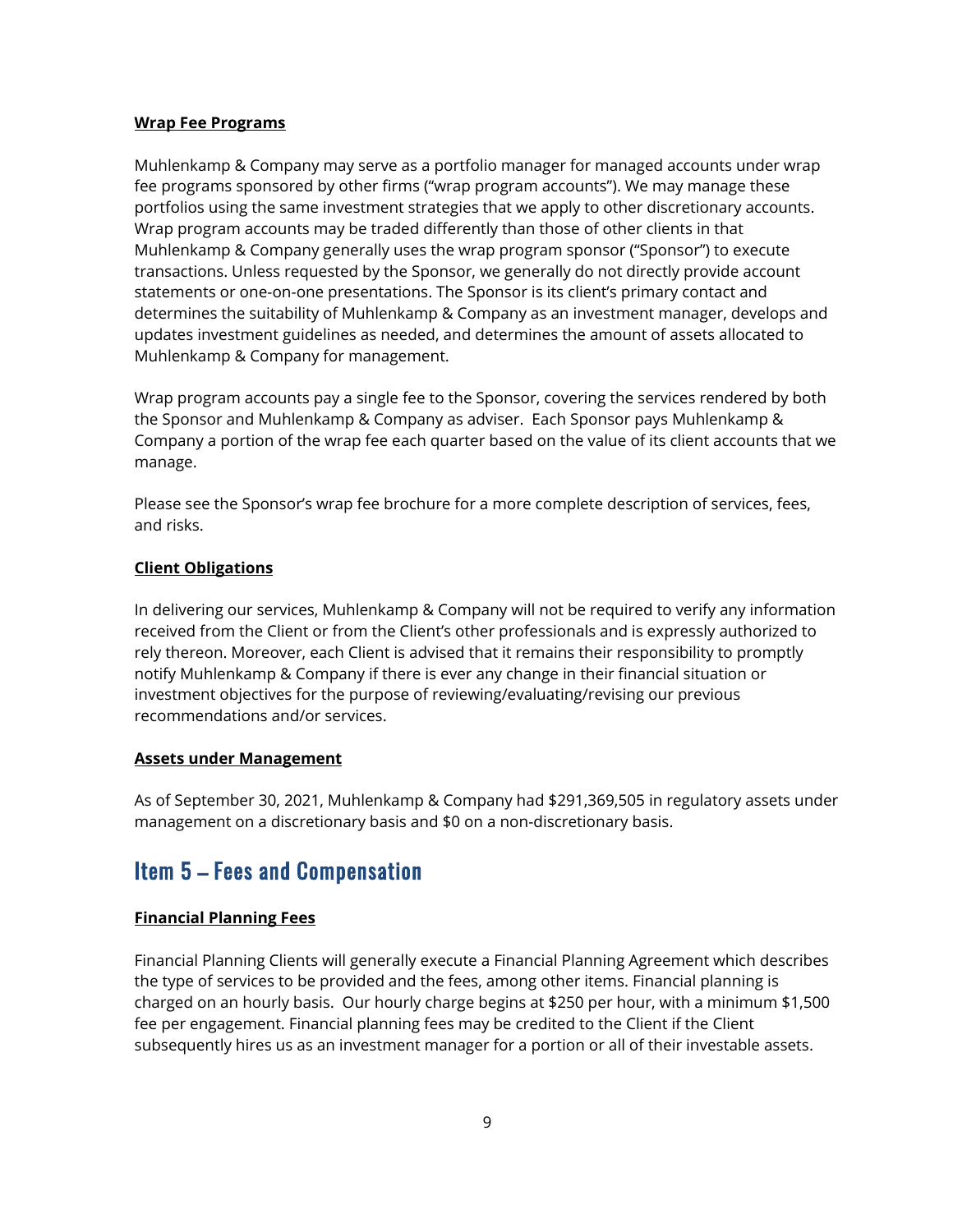For hourly fee engagements, we require a retainer with the remainder of the fee directly billed to the Client and due within thirty (30) days of the financial or investment plan being delivered, or consultation rendered to the Client.

Fees are negotiable based upon the specific nature of the Client's needs, the complexity of the Client's investment profile, size of asset pool, service requirements, and the full extent of the Client's relationship with us. The exact amount of the retainer and terms of fee payment will be set forth in the governing Financial Planning Agreement.

#### **Investment Management Fees**

Investment Management Clients will generally execute an Investment Management Agreement which describes the type of management services to be provided and the fees, among other items.

If the Client determines to engage us to provide discretionary and/or non-discretionary investment management services on a fee basis, Muhlenkamp & Company's annual investment management fee shall be based upon a percentage (%) of the market value and type of assets placed under our management (between 0.5% and 1.00%) as follows:

| <b>Quarterly Fee:</b>                           | <b>Annual Rate:</b> |       |
|-------------------------------------------------|---------------------|-------|
| \$2.50 per \$1,000 on the first million dollars |                     | 1.00% |
| $$1.25$ per $$1,000$ on the balance             |                     | 0.50% |

The fee schedule shown above is a guide. Fees are negotiable, and may be higher or lower than this schedule, based on the nature of the account. Factors affecting fee percentages include the size of the account, complexity of asset structures, and other factors. Fees may be "householded" meaning that accounts of related persons in a household may be aggregated for the purpose of determining the fee rate. All Clients, but especially those with smaller accounts, should be advised they may receive similar services from other professionals for higher or lower overall costs.

The investment management fee is paid quarterly, in advance, while the value used for the fee calculation is the net value as of the last market day of the previous quarter. This means that we will multiply the Client's asset value by the applicable annual fee rate. This result will then be divided by the number of days in the year, and then multiplied by the number of days in the particular billing quarter.

Included in the value of assets upon which the investment management fee is based may be "legacy" assets, or those that we consider when managing assets, but which were initially purchased by the Client or another adviser on the Client's behalf. Our fee will include any allocation to cash or cash-like instruments, such as money market funds or accounts, of the Client's investable assets. Investable cash means cash that is in the Client's account as an asset allocation. However, if and when a Client directs us in writing to treat certain account cash balances or legacy assets as restricted, we will treat such balances as unsupervised cash balances or assets and will not charge a fee on them.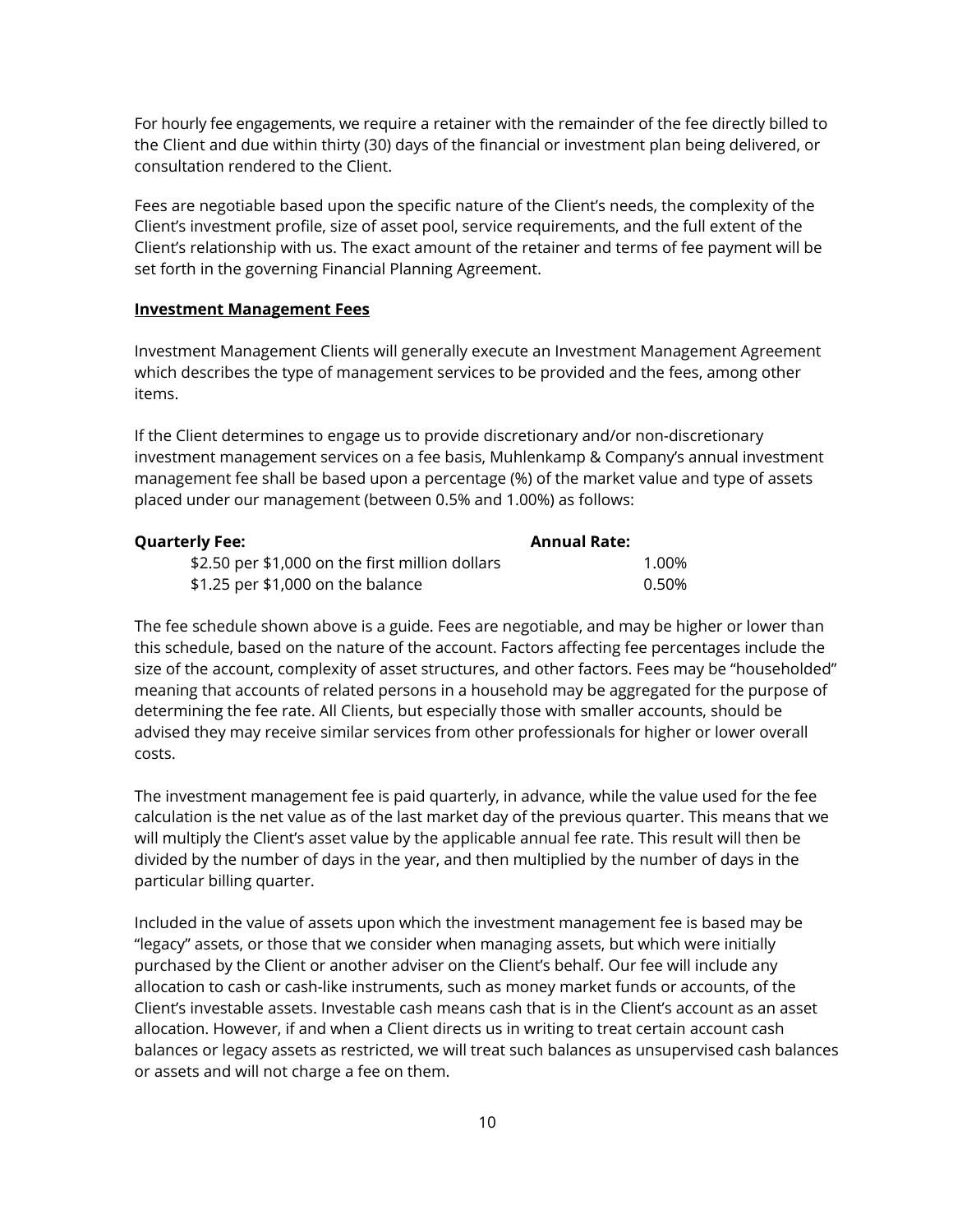When the start date of the account occurs during the quarter, the first quarterly fee for investment management services provided is calculated in arrears using a prorated formula. The fee may be paid directly by the Client or deducted from the Client's account by the custodian each quarter. The Client must authorize any direct fee debit arrangements with the custodian.

Muhlenkamp & Company may discount or waive fees and account minimums for employees, and family members of employees.

Muhlenkamp & Company's services may be terminated at any time by either party. New and terminating Clients will have invoices prorated to the nearest day. Refunds may be necessary if the Client's fees are paid in advance and the termination falls in the middle of a billing cycle.

#### **Fee Debit Arrangements**

While many Clients choose to have their fee debited from their account, we will invoice our Clients upon request. Invoices may be paid either by check or ACH payment. Clients whose fees are directly debited will provide written authorization to debit investment management fees from their accounts held by a qualified custodian chosen by the Client. Each quarter, Clients will receive a receipt itemizing the fees to be debited, including the formula used to calculate the fee, the amount of assets upon which the fee is based, and the time period covered by the fee. The receipt will also state that the fee was not independently calculated by the custodian. The Client will also receive a statement from their account custodian showing all transactions in their account, including the fee.

#### **Other Fee Considerations**

There are a number of other fees that can be associated with holding and investing in securities. Clients will be responsible for fees including commissions for the purchase or sale of a stock, or transaction fees for the purchase or sale of a mutual fund or ETF. Expenses of a mutual fund or ETF will not be included in management fees, as they are deducted from the value of the shares by the mutual fund manager or ETF sponsor. For a complete discussion of expenses related to each mutual fund or ETF, the Client should read a copy of the prospectus issued by that fund or ETF. Muhlenkamp & Company can provide or direct the Client to a copy of the prospectus for any fund or ETF that we recommend.

Muhlenkamp & Company may utilize the services of other managers when we deem it appropriate for the Client. Managers are chosen based on investment performance, operations, and offerings to determine if the manager would be a fit for our Clients. This process continues on an ongoing basis, throughout the time the Client works with the third-party manager. It is important to note that these managers will charge a separate and additional fee for their services. Muhlenkamp & Company will consider these fees in its decision to recommend the use of a third-party manager. The use of a third-party manager does not change the relationship between Muhlenkamp & Company and the Client, in that we will still manage the overall Client portfolio, adding, subtracting, and modifying the allocation to different strategies and managers.

Although we have no financial interest in the additional fees and expenses outlined above, they are relevant in determining the overall cost of the Client's investment program.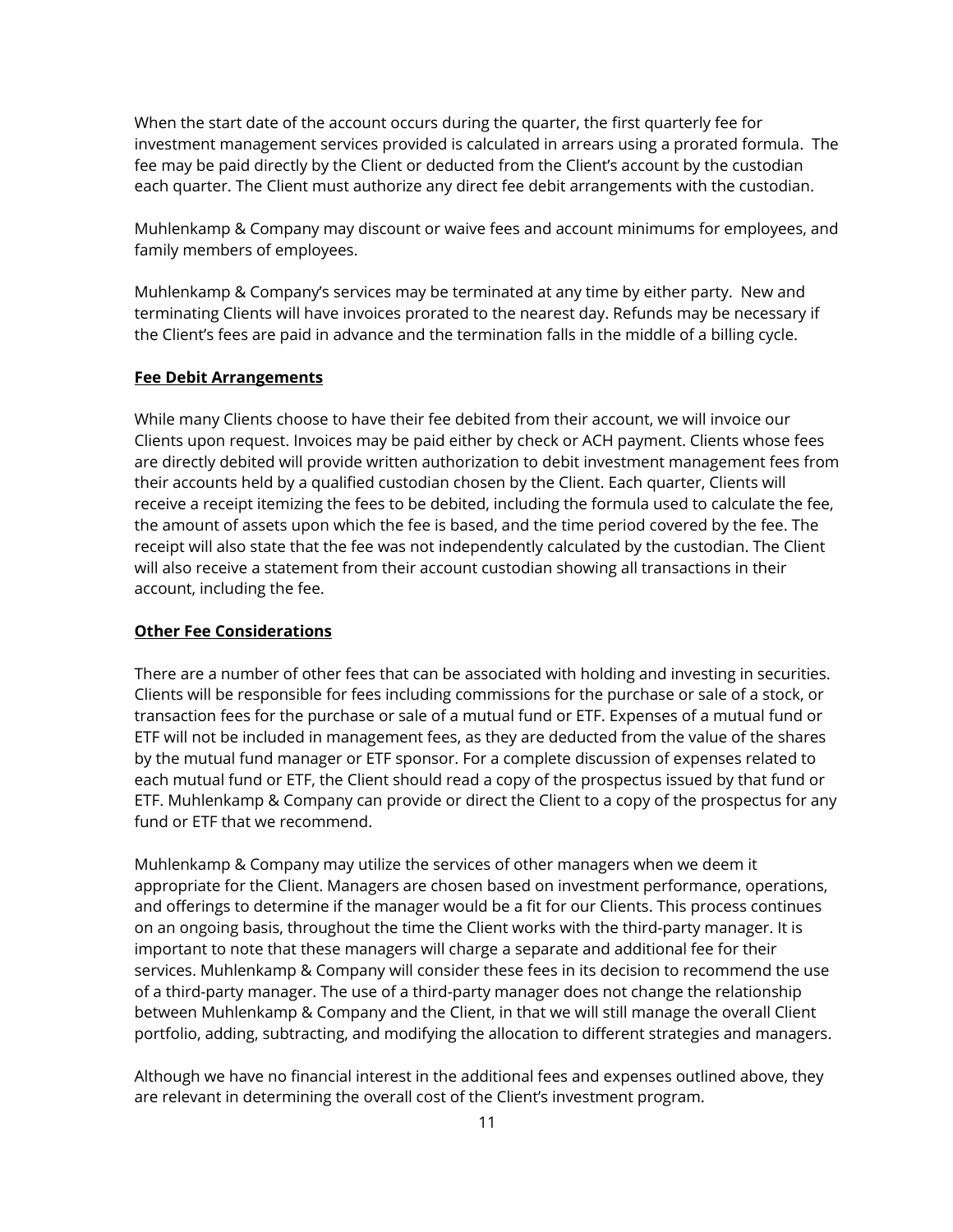Neither Muhlenkamp & Company, nor its employees accept compensation from the sale of securities or other investment products. All fees received by Muhlenkamp & Company are paid to us by our Clients.

Please refer to Item 12 for our brokerage practices.

#### **Wrap Program Fees**

Under a wrap fee arrangement, participating clients select the money manager(s) wherein their funds are placed with one or more money managers and all administrative and management fees, including trading costs and custody, are wrapped into one comprehensive fee charged by the wrap program sponsor. Clients would pay all fees under these arrangements to the wrap sponsor each quarter, with Muhlenkamp & Company receiving a share of these fees from the wrap program sponsor. Further fee details would be made available to participating clients in the wrap sponsor's Form ADV Part 2A and/or Appendix 1, which the wrap sponsor delivers directly to program participants.

#### **Muhlenkamp Fund Shareholders**

We are retained by the Muhlenkamp Fund under an annual contract and receive a fee from the Fund equal to 1% per annum of the average daily market value of the Fund's net assets up to \$300 million; 0.95% on the next \$200 million; and 0.9% on the remaining balance. Muhlenkamp & Company receives our stated fee less any networking fees charged by the shareholder's platform and/or custodian. These networking fees come directly out of Muhlenkamp & Company's compensation, while all shareholders pay the same management fee regardless of their designated platform and/or custodian.

Please see the Muhlenkamp Fund's Prospectus and Statement of Additional Information for all fee and expense related information. The Prospectus and Statement of Additional Information are available on our website, www.muhlenkamp.com, or from the SEC at www.sec.gov.

# Item 6 – Performance-Based Fees and Side-By-Side Management

Muhlenkamp & Company does not receive performance-based fees, nor do we engage in sideby-side management activities. This means we do not manage investment accounts with different fee structures such as performance-based fees, hourly fees, or flat fees.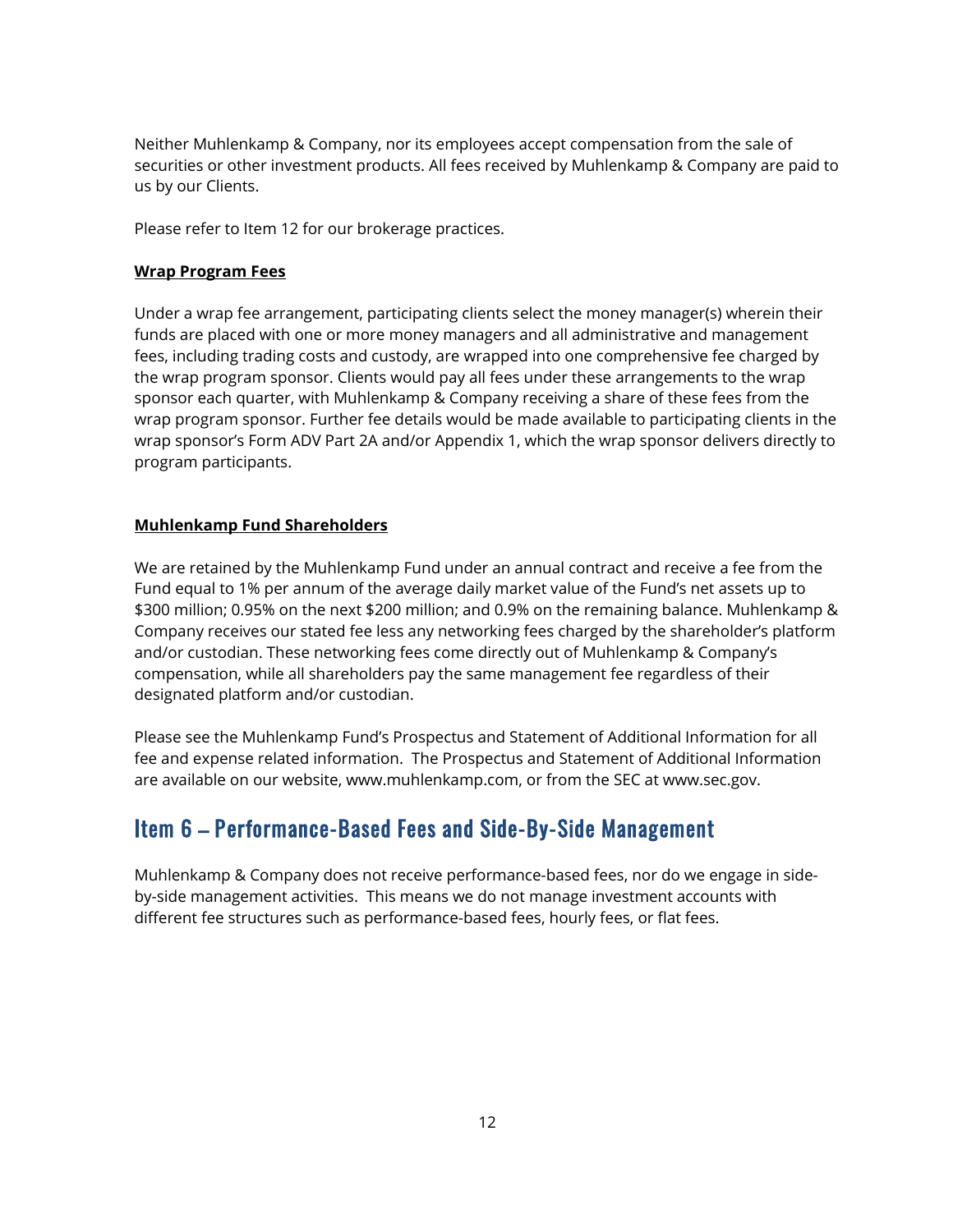# Item 7 – Types of Clients

Muhlenkamp & Company offers our services to pension plans, profit sharing plans, endowment funds, individual and high net worth individuals, trusts, corporate accounts, wrap fee accounts, and a no-load mutual fund.

For Investment Management Clients, our minimum account size for separate accounts is \$100,000. Assets held in multiple client accounts are generally aggregated for fee calculation purposes. Account minimums may be lowered for family or institutional accounts.

See the Fund's Prospectus for information about minimum Fund account size. Minimum investments for wrap fee accounts are determined by the Sponsor of the wrap fee program.

## Item 8 – Methods of Analysis, Investment Strategies and Risk of Loss

Different types of investments involve varying degrees of risk, and it should not be assumed that future performance of any specific investment or investment strategy (including the investments and/or investment strategies recommended or undertaken by Muhlenkamp & Company) will be profitable or equal any specific performance level(s).

#### **Methods of Analysis**

Each Client's financial or investment plan will be structured in accordance with that Client's investment objectives. We determine these objectives by interviewing the Client and evaluating current financial and investment documentation. Once we ascertain the Client's objectives for each account, we will develop a set of asset allocation guidelines. An asset allocation strategy is a percentage-based allocation to different investment types. For example, the Client may have an asset allocation strategy that calls for 40-60% of the portfolio to be invested in equity securities, with 20% of that allocated to international equities and the remaining balance in fixed income. Another Client may have an asset allocation of 50-60% in fixed income securities and the remainder in equities. The percentages in each type that we recommend are based on the typical behavior of that security type, individual securities we follow, current market conditions, the Client's current financial situation, financial objectives, and investment time horizon. Because we develop an investment strategy based on the personal situation and financial objectives, the asset allocation guidelines may be similar to or different from another Client's. We may use one or more investment software tools to determine the Client's allocation guidelines, risk tolerance, time horizon, and pathway toward achievement of these results. With the assistance of these tools, Muhlenkamp & Company will produce an investment policy to guide all parties involved in the execution of these objectives, including but not limited to, Muhlenkamp & Company, the Client, the custodian, and the investment managers.

Upon completion of the asset allocation policy, we will periodically recommend securities transactions in the Client's portfolio to meet the guidelines of the asset allocation strategy. It is important to remember that because market conditions can vary greatly, asset allocation guidelines are not necessarily strict rules. Rather, we review accounts individually, and may deviate from the guidelines as we believe necessary.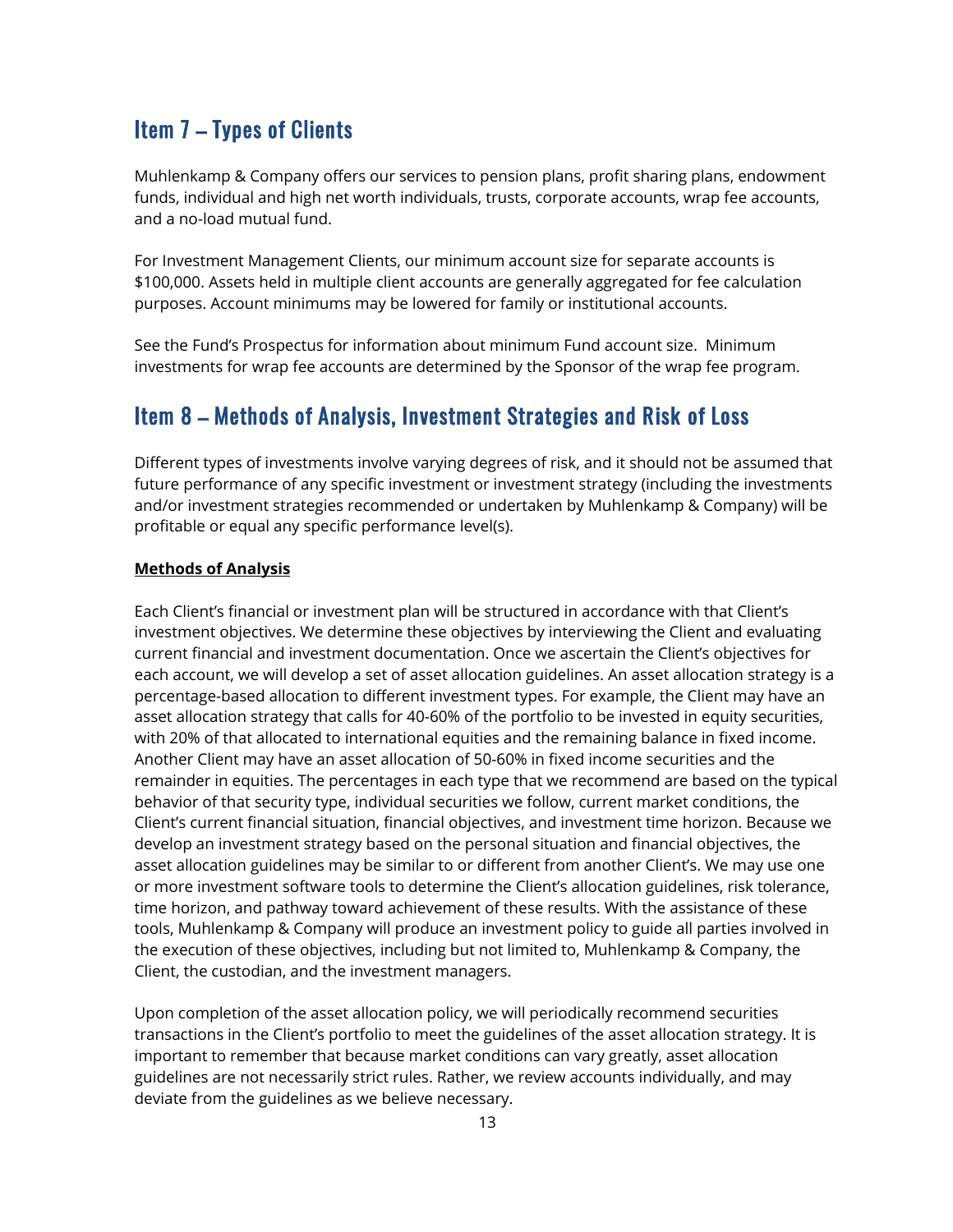The specific asset classes and securities we recommend for the Client's account will depend on market conditions and our research at the time. Generally, we recommend a mix of mutual funds, index funds, ETFs, stocks, bonds and in some cases, alternative investments. Specific holdings are chosen based on where its investment objective fits into the asset allocation recommended by Muhlenkamp & Company, its risk parameters, past performance, peer rankings, fees, expenses, and any other aspects of the investment we deem relevant to that particular holding. We base our conclusions on predominantly publicly available research, such as regulatory filings, press releases, competitor analyses, and in some cases research we receive from our custodian or other market analyses.

Additionally, part of the Muhlenkamp & Company process includes, where appropriate, involving multiple generations in order to facilitate family financial planning. This can increase the financial education of the later generations and manage expectations. However, potential for conflicts of interest exist with the exchange of intergenerational information. Muhlenkamp & Company attempts to minimize these conflicts by treating each household as its own fiduciary relationship. Information can only be shared across generations with each household's consent.

Muhlenkamp & Company utilizes political, economic, fundamental, and technical input to accomplish our investment goals. This input consists of data and its interpretation. To the extent available, we acquire data and its interpretation from outside sources including economists, banks, broker-dealers, research organizations, business publications, and government sources. We do not attempt to duplicate good research available from outside sources. We do monitor, however, the data we receive to ensure its accuracy, and insist on understanding the basis for conflicting opinions and their implications for investment decisions.

We concentrate our proprietary research efforts in those areas where good data or a diversity of knowledgeable opinions is not yet available. With this input, we believe we are in a position to make sound, informed judgments concerning business fundamentals, security valuations, and market timing.

#### **Investment Strategies**

#### *Long-term Purchase*

Muhlenkamp & Company's primary investment strategy, long- term purchases, is a fundamental investment strategy. However, every investment strategy has its own inherent risks and limitations. For example, a longer-term investment strategy requires a longer investment time period to allow for the strategy to potentially develop. A shorter-term investment strategy relies upon a shorter investment time period to potentially develop but, as a result of more frequent trading, may incur higher transactional costs when compared to a longer-term investment strategy.

#### *All-Cap Value (Separate Accounts and Muhlenkamp Fund)*

Muhlenkamp & Company manages its Separately Managed Accounts (SMAs) and the Muhlenkamp Fund according to an All-Cap Value strategy. The All-Cap Value strategy seeks to maximize total after-tax return through capital appreciation, and income from dividends and interest, consistent with reasonable risk. Muhlenkamp & Company principally invests in a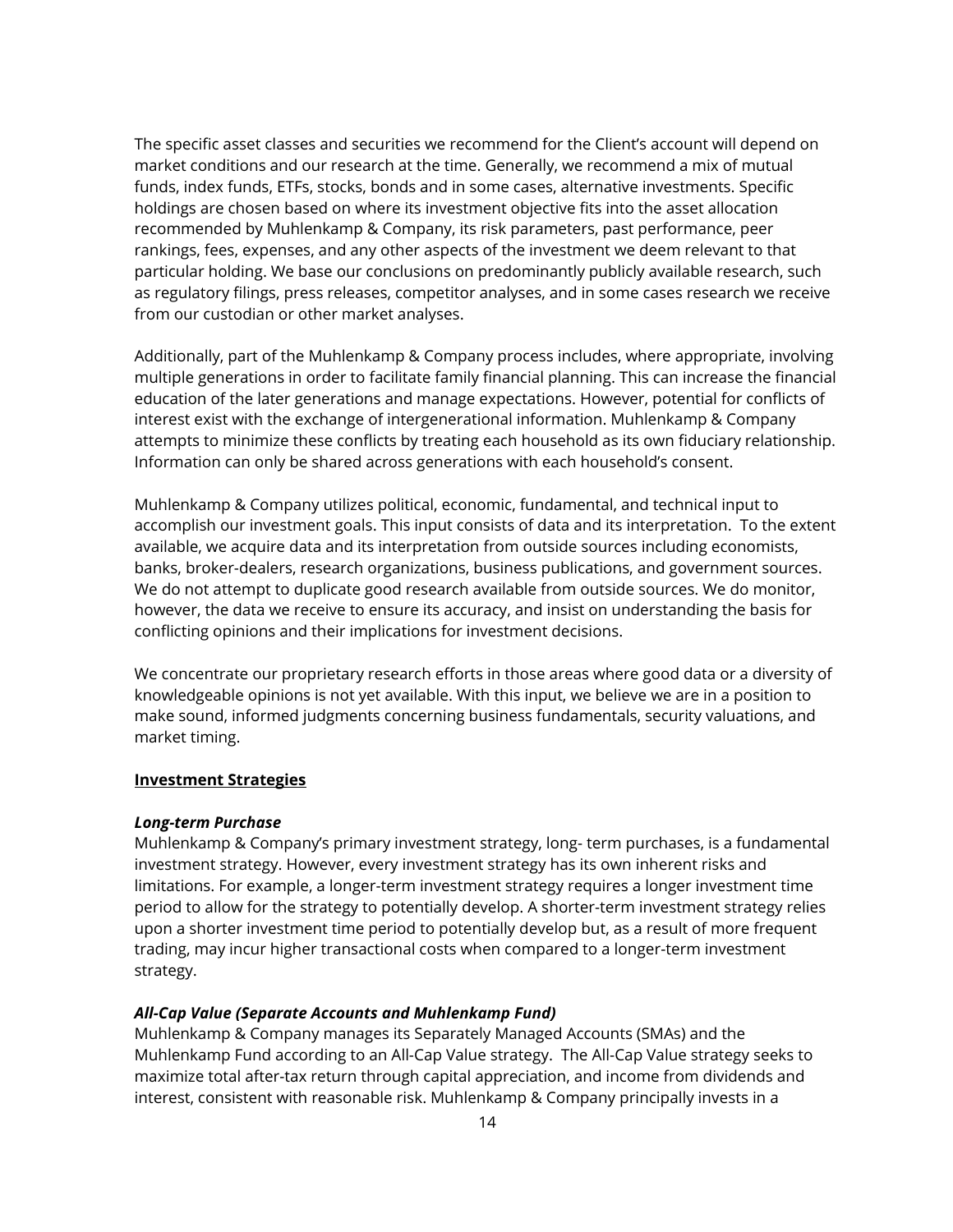diversified array of common stocks, primarily in companies that we have determined to be highly profitable yet undervalued.

We start with a bottom-up scan of domestic companies, typically looking at most U.S. companies at least four times per year. We add to that an understanding of the sector dynamics in which companies are operating, an assessment of the business cycle, and a review of macroeconomic conditions. We look for those companies we believe to have above average profitability, as measured by corporate return on equity ("ROE")<sup>2</sup>, and that sell at below average prices as measured by price-to-earnings ratios ("P/E").<sup>[3](#page-14-1)</sup> Company size, based on market capitalization, is of little importance to our investment process. In pursuing our investment objectives, we may also invest in securities of foreign issuers.

#### **Sell Discipline**

Muhlenkamp & Company does not subscribe to the philosophy that investments can be acquired and held forever. We purchase stocks and other assets that we generally hold for three or more years. While short-term swings in the marketplace are not ignored, they are subordinate to the quest for long-term values. We will sell a stock or other investment when we believe the asset's intrinsic value has been fully realized by the market, earnings disappoint, growth prospects dim due to changing market or economic conditions, the asset falls short of expectations, or we find a better investment. We may also sell (or recommend that the Client sells) an asset to facilitate asset allocation and diversification parameters.

#### **Third Party Managers**

We may recommend that certain portions of the Client's portfolio be managed by independent third-party managers or recommend direct investment with independent third-party managers, typically when those managers demonstrate knowledge and expertise in a particular investment strategy. Fees charged by independent third-party managers are in addition to fees charged by Muhlenkamp & Company.

Prior to referring any Client to another manager, Muhlenkamp & Company will confirm that such manager is registered, or exempt from registration, as an investment adviser.

The experience, expertise, investment philosophies and past performance of independent thirdparty investment managers are examined in an attempt to determine if that manager has demonstrated an ability to invest over a period of time and in different economic conditions. We monitor the manager's underlying holdings, strategies, concentration, and leverage as part of our overall periodic risk assessment. Additionally, as part of our due-diligence process, we survey the manager's compliance and business enterprise risks and communicate regularly with the manager.

<span id="page-14-0"></span><sup>2</sup> Return on Equity ("ROE") is a company's net income (earnings), divided by the owner's equity in the business (book value).

<span id="page-14-1"></span> $3$  Price-to-earnings ratio ("P/E") equals a stock's market capitalization divided by its after-tax earnings over a 12-month period.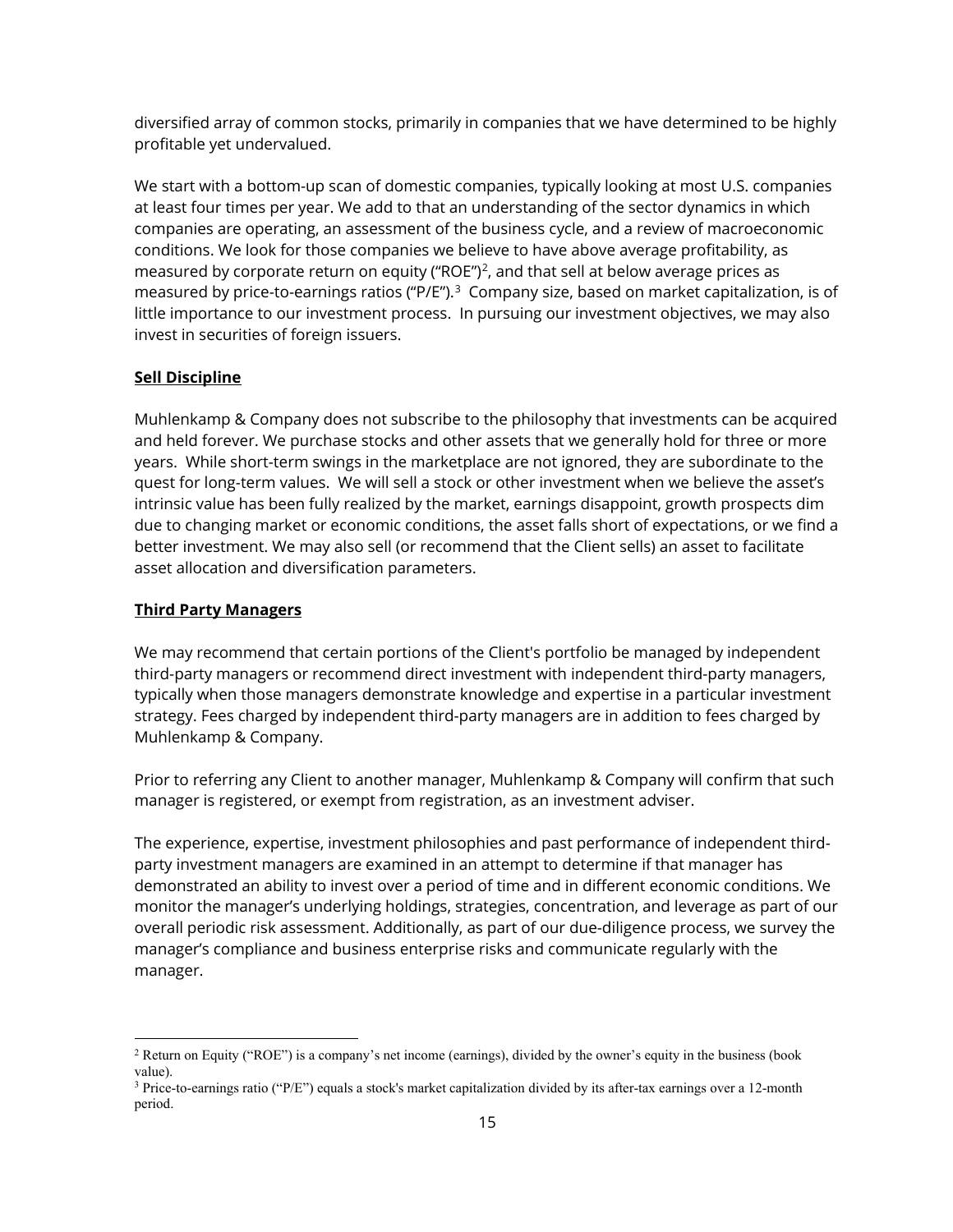Based on the Client's individual circumstances and needs, we will determine which selected money manager's portfolio management style is appropriate for that Client. Factors considered in making this determination include account size, risk tolerance and the investment philosophy of the selected money manager. We encourage our Clients to review each third-party manager's disclosure document to ascertain the particular characteristics of any program and managers selected by us.

We will regularly monitor the performance of the selected money managers. If we determine that a particular selected money manager is not providing sufficient management services to the Client, or is not managing the Client's portfolio in a manner consistent with the Client's investment objectives, we will divert the Client's assets from that selected money manager and place the Client's assets with another money manager either at our discretion or with the Client's prior consent, depending upon the nature of our investment authority.

#### **Risk Management**

Clients should recognize and acknowledge that risk must be assumed in order to achieve longterm investment objectives. Muhlenkamp & Company does not offer any warranty that the assets or strategies utilized will produce desired results or avoid financial loss.

Recognizing that assuming some type of risk is unavoidable, we take certain steps to mitigate the probability and magnitude of losses. Such steps include thoughtful asset and sector allocation, indepth and independent research, Client education, and regular portfolio monitoring and Client reviews.

Without continual two-way communication, investment programs can move out of line with the Client's financial circumstances. A program of regular communication with our Clients plays a vital role in maintaining a prudent and successful long-term investment program.

The principal risks in our investment approach are outlined below. There may be other risks not listed below.

*Risk of Loss***:** Investing in securities involves risk of loss that the Client should be prepared to bear.

*Management Risk:* Our success depends largely on our ability to select favorable asset classes and investments. Different types of investments shift in and out of favor depending on market and economic conditions. Because of this, our Clients' portfolios will perform better or worse than other types of investments depending in part on what is in favor. In addition, there is the risk that the strategies, research, or analytical techniques used by us and/or our selection of securities may fail to produce the intended result.

*Market Fluctuation Risks***:** Financial markets and the value of investments fluctuate substantially over time, which may lead to losses in the value of the Client's portfolio(s), especially in the short run.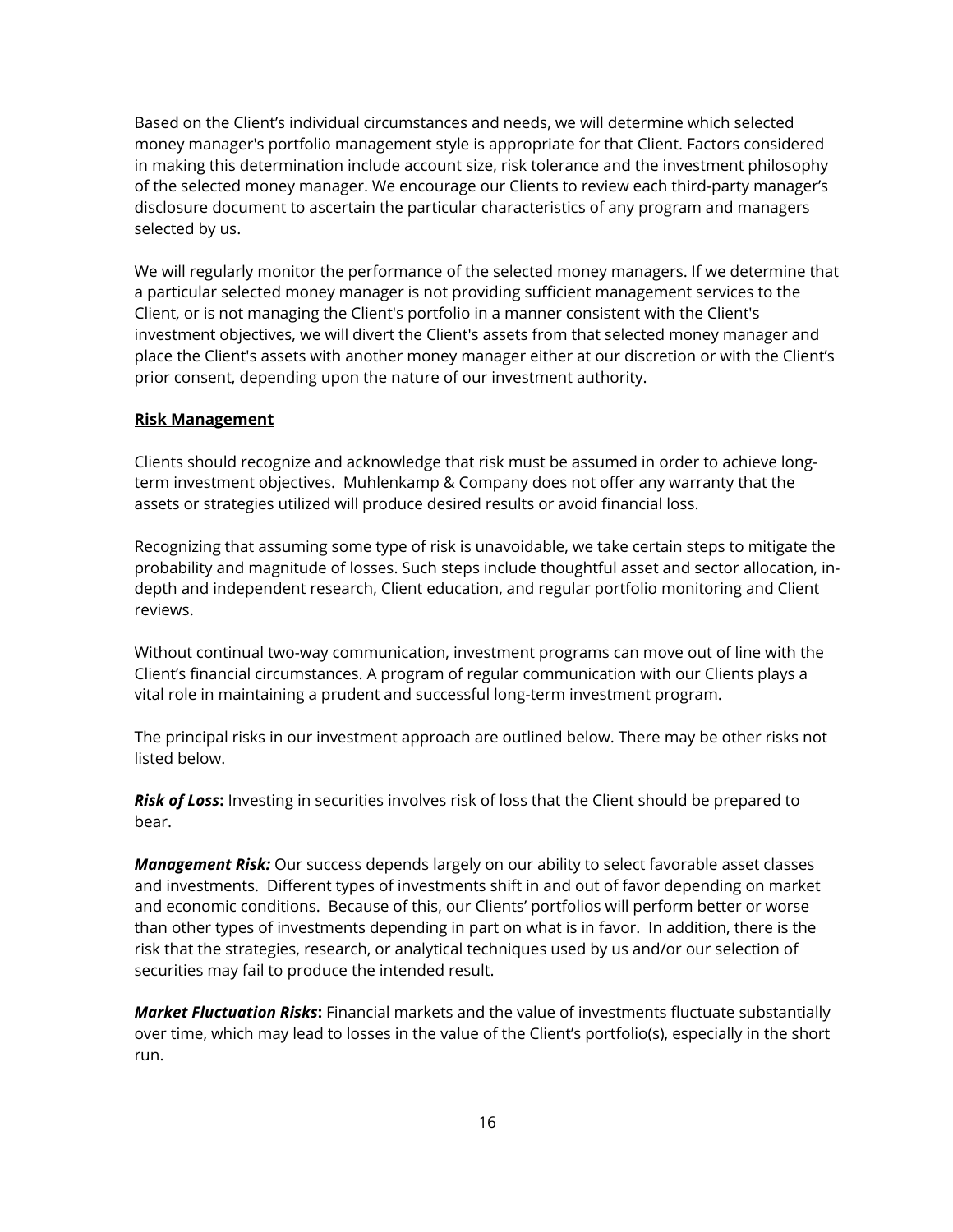*Information Risks***:** All investment professionals rely on research in order to make conclusions about investment options. This research is always a mix of both internal (proprietary) and external (provided by third parties) data and analyses. Even an adviser who says they rely solely on proprietary research must still collect data from third parties. This data, or outside research is chosen for its perceived reliability, but there is no guarantee that the data or research will be completely accurate. Failure in data accuracy or research will translate to a compromised ability to reach satisfactory investment conclusions.

*Asset Class Correlation Risks***:** During times of market turmoil, correlations between asset classes may break down, which may result in higher than expected losses for diversified portfolios.

*Concentration Risks:* The Client's portfolio may be concentrated in a specific sector, geography, or sub-sector (among other types of potential concentrations), so that if an unexpected event occurs that affects that specific sector or geography, for example, the Client's portfolio may be affected negatively, and could result in significant losses.

*Political Risks***:** Most investments have a global component, even domestic stocks. Political events anywhere in the world may have unforeseen consequences to markets around the world.

*Regulatory Risk:* Changes in laws and regulations from any government can change the value of a given company and its accompanying securities. Certain industries are more susceptible to government regulation. Changes in zoning, tax structure or laws impact the return on these investments.

*Small- and Medium-Sized Companies Risks*: Investing in securities of small- and medium-sized companies may involve greater volatility than investing in larger and more established companies because they can be subject to more abrupt or erratic share price changes than larger, more established companies. Small companies may have limited product lines, markets or financial resources, and their management may be dependent on a limited number of key individuals. Securities of such companies may have limited market liquidity and their prices may be more volatile.

*Stock Market Risks:* We select stocks based upon their potential for long-term growth; however, there can be no assurance that the objective will be met. Our investments are subject to risks that affect common stocks in general, such as economic conditions and adverse changes (generally increases) in interest rates. Investments in stocks are subject to the risk that the market may never realize their value, or their prices may go down. Short-term volatility often accompanies a long-term approach to investing. These and other factors could adversely affect the Client's investment. Generally speaking, we are willing to weather short-term price risk (volatility) for long-term gains, and tax considerations reinforce this position. We judge ourselves on returns after taxes and inflation.

*Credit Risks***:** There is a possibility that companies or other issuers whose bonds our Clients own may fail to pay their debts (including the debt owed to holders of their bonds). Bonds of companies with poor credit ratings generally will be subject to higher risk.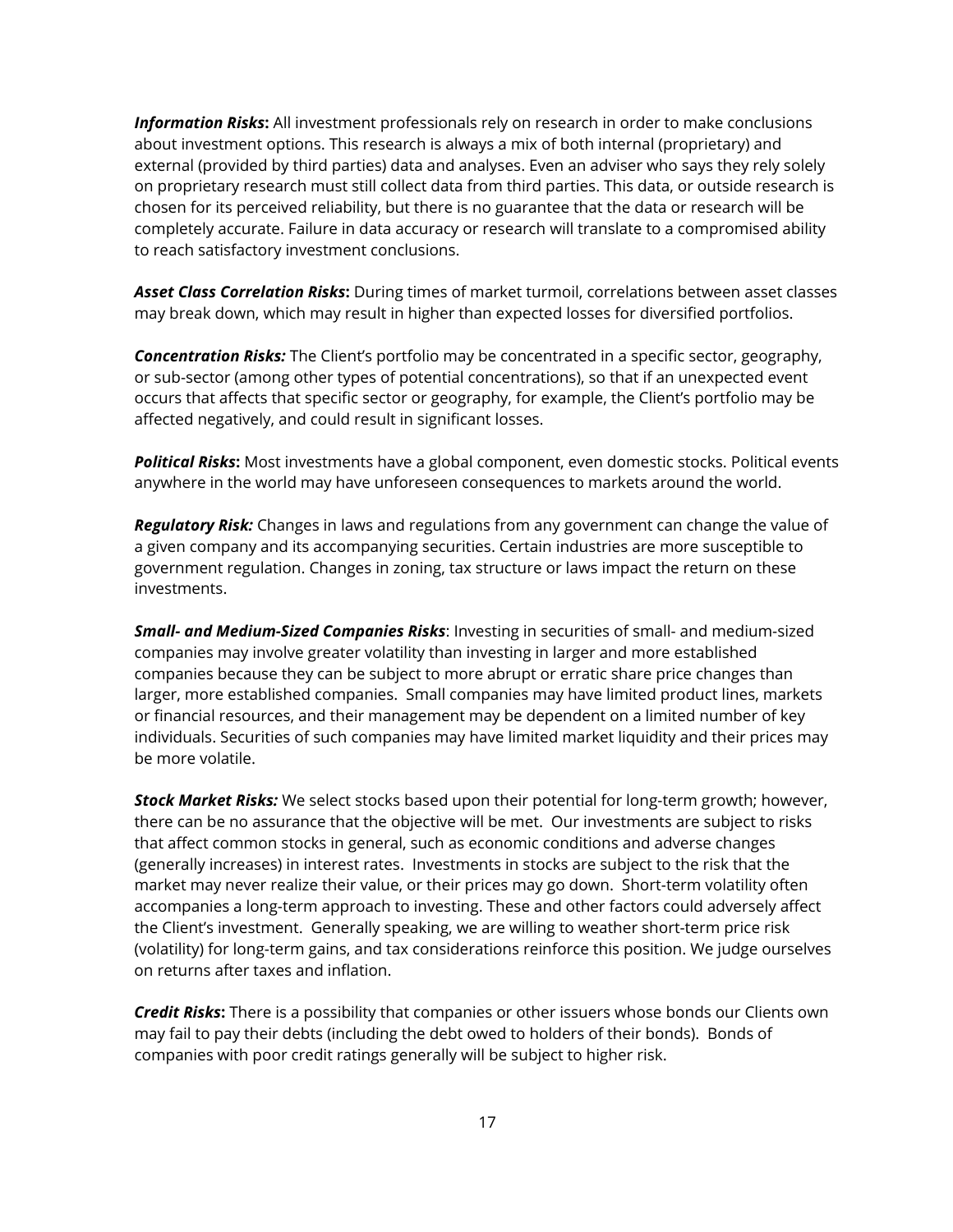*Bond Market Risks***:** Our investments in bonds may be subject to risks that affect the bond markets in general, such as general economic conditions and adverse changes (generally increases) in interest rates.

*Foreign Investment Risks:* Foreign investments involve certain risks not generally associated with investments in the securities of United States issuers. There may be less information publicly available concerning foreign issuers than would be with respect to domestic issuers. Different accounting standards may be used by foreign issuers, and foreign trading markets may not be as liquid as U.S. markets. Foreign securities also involve such risks as currency fluctuation, possible imposition of withholding or confiscatory taxes, possible currency transfer restrictions, expropriation or other adverse political, social, and economic developments, and the difficulty of enforcing obligations in other countries. These risks may be greater in emerging markets and in less developed countries.

*Mutual Fund Risks:* Mutual fund investing involves risk; principal loss is possible. Investors will pay fees and expenses, even when investment returns are flat or negative. Investors cannot influence the securities bought and sold, nor the timing of transactions which may result in undesirable tax consequences.

*ETF Risks***:** Exchange Traded Funds ("ETFs") are subject to risks similar to those of stocks and may not be suitable for all investors. Shares can be bought and sold through a broker, and the selling shareholder may have to pay brokerage commissions in connection with the sale. Investment returns and principal value will fluctuate so that when shares are redeemed, they may be worth more or less than original cost. Shares may only be redeemed directly from the fund. There can be no assurance that an active trading market for the shares will develop or be maintained, and shares may trade at, above or below their net asset value. Additionally, some ETFs are not structured as investment companies and thus are not regulated under the Investment Company Act of 1940. ETFs incur fees that are separate from those fees charged by Muhlenkamp & Company. Accordingly, our investments in ETFs will result in the layering of fees and expenses.

*Option Risks***:** The Client's portfolio may employ an option strategy that seeks to take advantage of a general excess of option price-implied volatilities for a specified index over the realized index volatilities. This market observation is often attributed to an excess of natural buyers over natural sellers of specified index options. There can be no assurance that this imbalance will apply in the future over specific periods or generally. It is possible that the imbalance could decrease or be eliminated by actions of investors that employ strategies seeking to take advantage of the imbalance, which could have an adverse effect on the Client's portfolio's ability to achieve its investment objective. Call and put spreads employed by certain strategies may be based on a specified index or on ETFs that replicate the performance of certain indexes. In the case of an index, returns realized on call and put spread positions over each roll cycle will be determined by the performance of the index. If the index appreciates or depreciates sufficiently over the period to offset the net premium received, the Client's portfolio will incur a net loss. The amount of potential loss in the event of a sharp market movement is subject to a cap defined by the difference in strike prices between written and purchased call and put options, and the notional value of the positions. The value of the specified ETF is subject to change as the values of the component securities fluctuate. Also, it may not exactly match the performance of the specified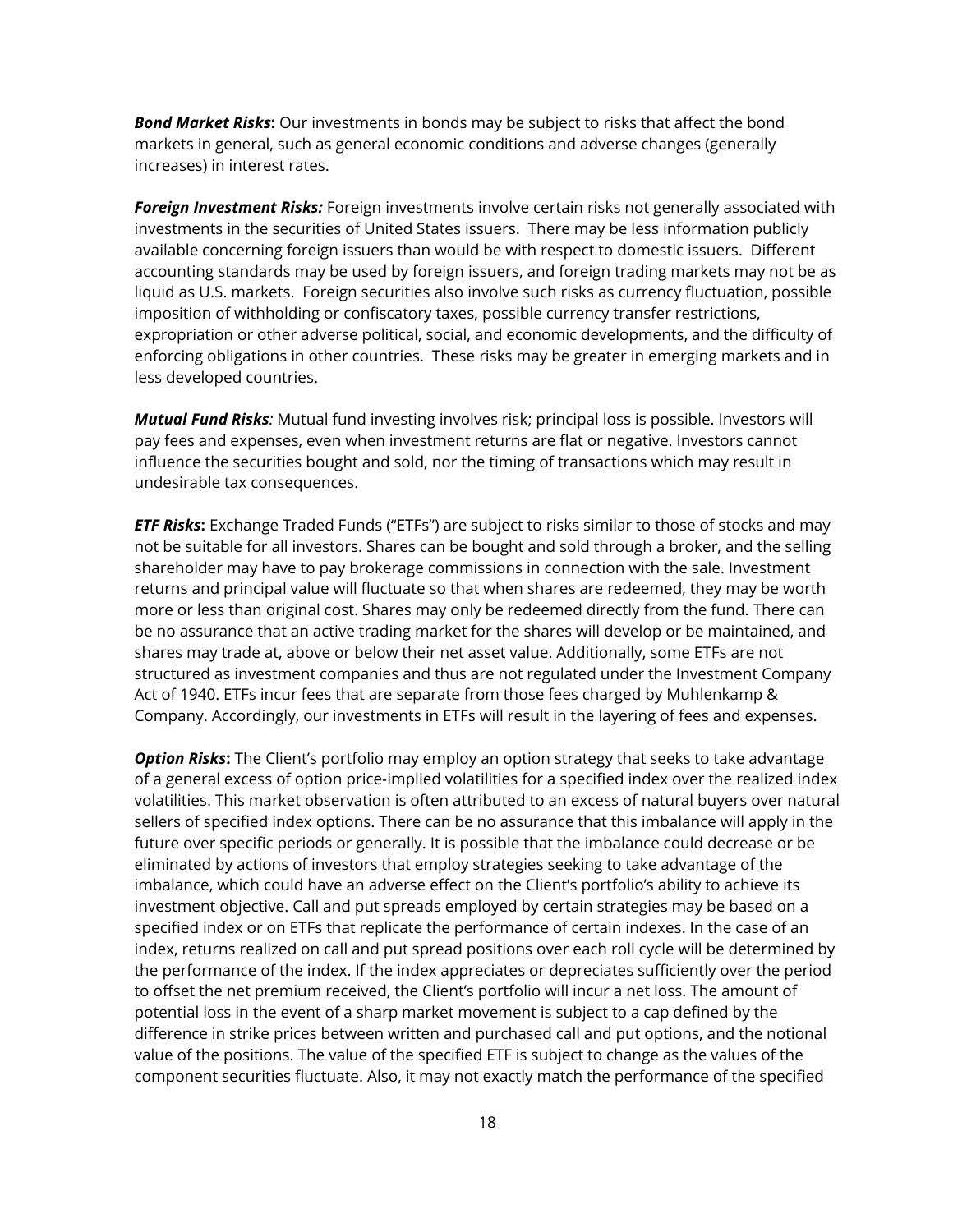index. Writing uncovered options involves potentially unlimited risk. Options carry a high level of risk and are not suitable for all investors.

*Restriction Risks:* Clients may place reasonable restrictions on the management of their accounts. However, placing these restrictions may make managing the accounts more difficult, thus lowering the potential for returns.

*Time Horizon and Liquidity Risks:* Securities do not follow a straight line up in value. All securities will have periods of time when the current price of the security is not an accurate measure of its value. If the Client requires us to liquidate their portfolio during one of these periods, they will not realize as much value as they would have had the investment had the opportunity to regain its value. Further, some investments are made with the intention of the investment appreciating over an extended period of time. Liquidating these investments prior to their intended time horizon may result in a loss of value. Liquidity risk is generally higher for small capitalization stocks, alternative assets, and private placement securities.

*Third-Party Manager Risks*: If we recommend third-party managers, including a private placement, there are additional risks. These include risks that the other manager is not as qualified as we believe them to be, that the investments they use are not as liquid as we would normally use in the Client's portfolio, or that their risk management guidelines are more liberal than we would normally employ. We do not directly control the investment decisions made by third-party managers. A manager may stray from its stated investment strategy (known as "style drift") or make poor investment decisions which place the Client's assets at greater risk of loss.

### Item 9 – Disciplinary Information

We are required to disclose all material facts about any legal or disciplinary events that would be material to the evaluation or integrity of Muhlenkamp & Company's management. We have no legal or disciplinary information to report.

# Item 10 – Other Financial Industry Activities and Affiliations

Muhlenkamp & Company is not registered as, and does not have an application pending as, a securities broker-dealer, futures commission merchant, commodity pool operator, commodity trading advisor, or associated person of the foregoing entities.

As noted in Item 4, Muhlenkamp & Company acts as an investment adviser for the Muhlenkamp Fund, a series of the Managed Portfolio Series, which is registered as a Delaware Statutory Trust. The Muhlenkamp Fund Board of Trustees has retained U.S. Bank Global Fund Services as Custodian, Transfer Agent, Administrator, and Accountant for the Muhlenkamp Fund.

The Muhlenkamp Fund Board of Trustees has also retained Quasar Distributors, LLC as Distributor for the Muhlenkamp Fund. Quasar Distributors, LLC is an affiliate of U.S. Bancorp Fund Services, LLC, and limited broker-dealer registered with the Financial Industry Regulatory Authority ("FINRA"). Muhlenkamp & Company maintains a Client Service Department for the purpose of providing information to shareholders and prospects, answering questions, and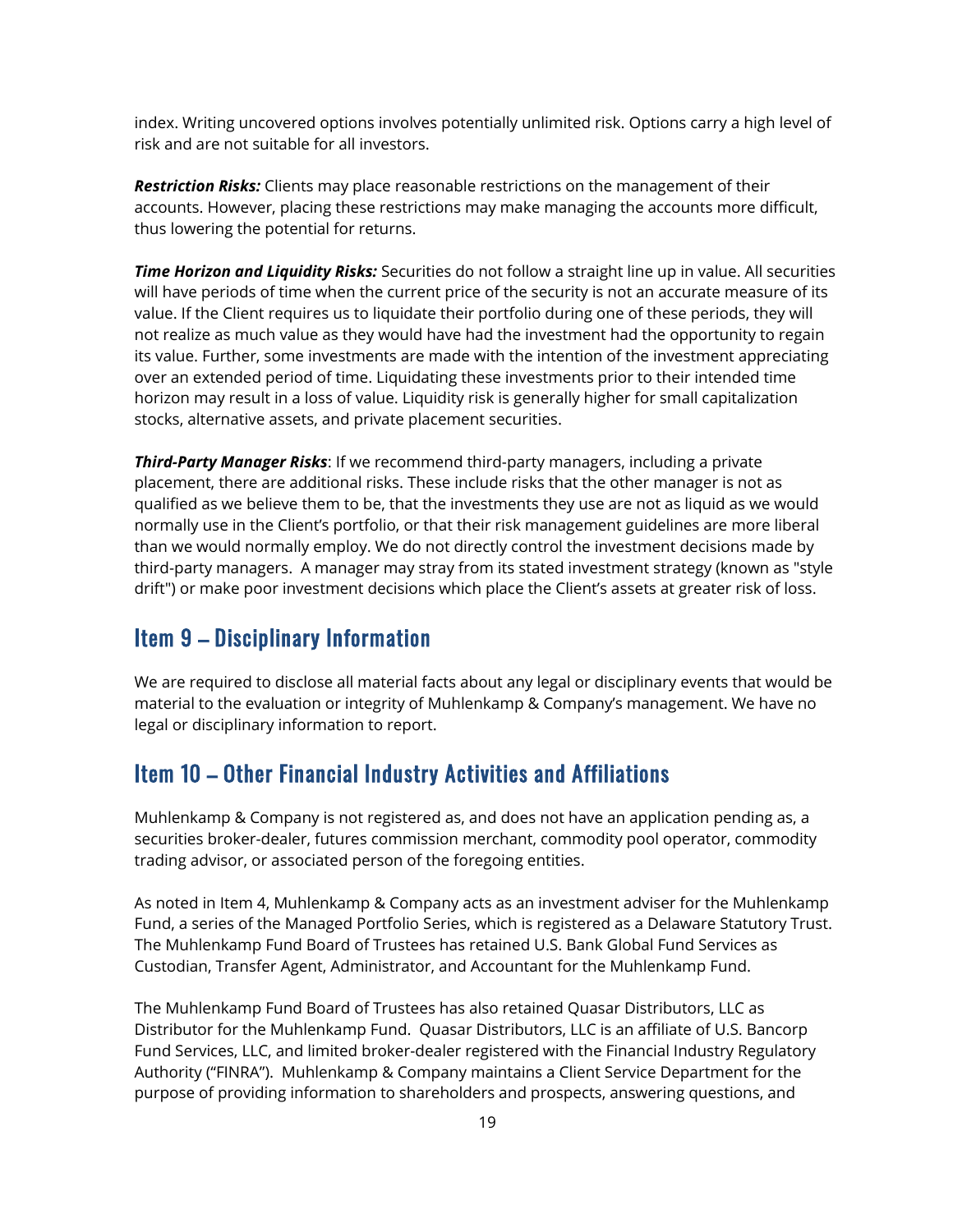maintaining shareholder relations. All Client Service personnel are registered through Quasar Distributors, LLC with FINRA and the state jurisdictions in which they operate. All related registration expenses are borne solely by Muhlenkamp & Company, and there is no compensation provided by Quasar Distributors, LLC to Muhlenkamp & Company or its employees for shareholder related services.

Muhlenkamp & Company maintains a Separate Account Manager Service Agreement with Charles Schwab & Co., whereby Schwab sets forth certain conditions under which we can perform discretionary trades for advisory Clients who maintain customer accounts with Schwab. Muhlenkamp & Company has entered into directed business arrangements with selected brokerdealers, and other financial intermediaries, whereby we pay shareholder service fees to those firms based upon the total market value of share balances with the Muhlenkamp Fund.

Muhlenkamp & Company may recommend the use of one or more independent third-party managers but will only do so if it is deemed in the best interests of the Client. We will not recommend any third-party manager in exchange for any form of referral fee. Please see Item 8 for a more thorough discussion of the use of third-party managers.

# Item 11 – Code of Ethics, Participation or Interest in Client Transactions, and Personal Trading

#### *Code of Ethics*

Our Code of Ethics is designed to place the Client's interests first and foremost. Certain Muhlenkamp & Company employees who are deemed to be "Access Persons["4](#page-19-0) are subject to the Code of Ethics, which addresses, among other things:

- Serving client interests ahead of their own;
- Not taking inappropriate advantage of their position with the firm;
- Avoiding actual or potential conflicts of interest or abuse of their position of trust and responsibility;
- Prohibitions against trading, either personally or on behalf of others, on material nonpublic information or communicating material nonpublic information to others in violation of the law;
- Adherence to all federal and state securities laws; and
- Disclosure of personal trading activity to the Chief Compliance Officer (CCO.)

#### *Insider Trading*

Muhlenkamp & Company prohibits any employee from illegally acting on, misusing, or disclosing any material nonpublic information, also known as "inside information". We monitor risks associated with inside information by:

- Providing periodic employee education and training;
- Authorizing and monitoring employee service on boards of public companies;

<span id="page-19-0"></span><sup>4</sup> An Access Person is a supervised person who has access to nonpublic information regarding Clients' purchase or sale of securities, is involved in making securities recommendations to Clients or who has access to such recommendations that are nonpublic. A supervised person who has access to nonpublic information regarding the portfolio holdings of affiliated mutual funds is also an Access Person.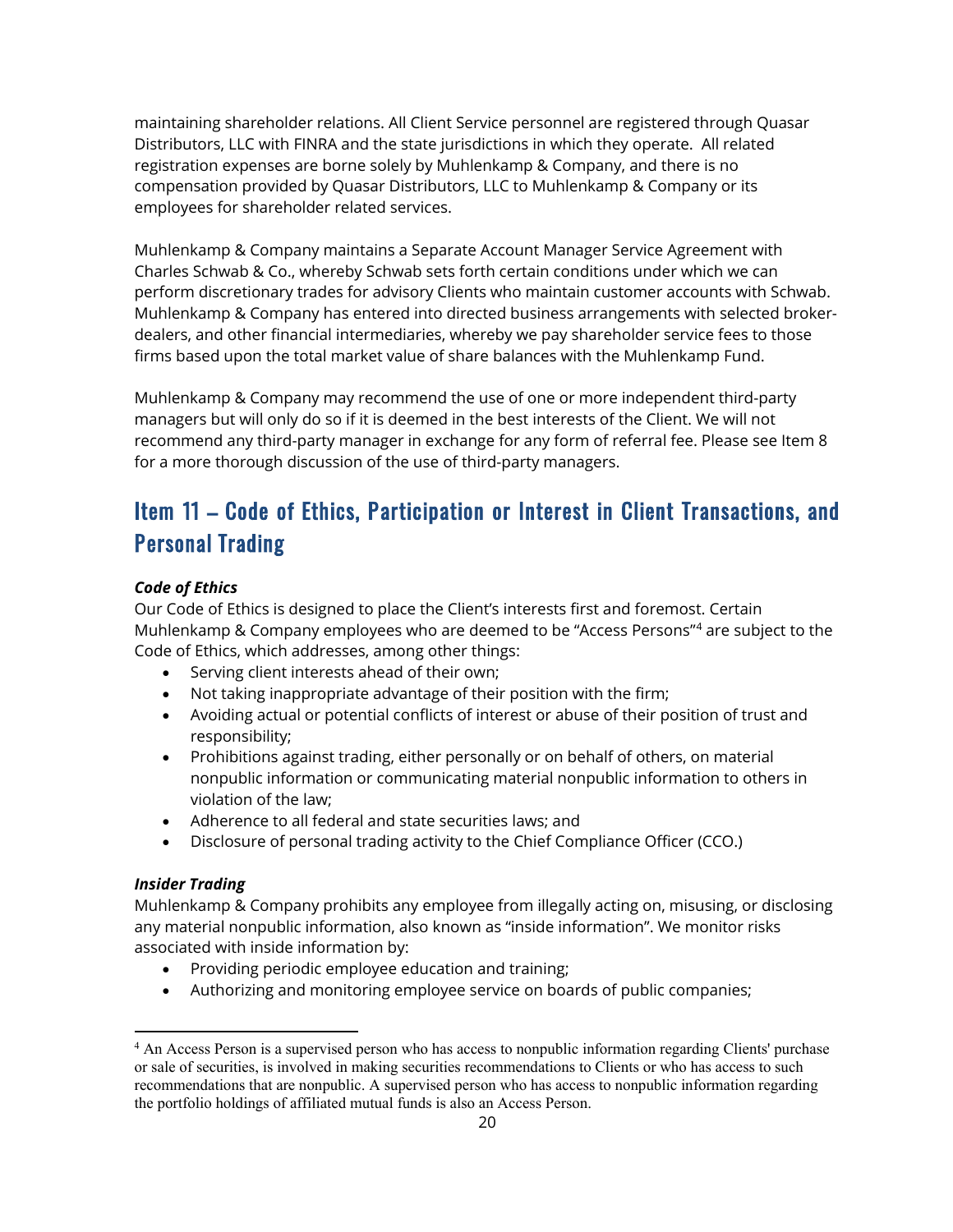- Monitoring and restricting personal trading of employees and certain household members; and
- Maintaining a compliance program to monitor employee activity.

#### *Participation or Interest in Client Transactions, and Personal Trading*

Employees are permitted to have personal securities accounts as long as personal investing practices are consistent with fiduciary standards and regulatory requirements, and do not conflict with their duty to Muhlenkamp & Company and our Clients. At times, Muhlenkamp & Company may manage individual accounts for one or more of our employees, and/or members of their immediate families. Individual employees of Muhlenkamp & Company may also manage their own personal accounts. Such accounts may contain the same or similar securities as accounts managed on behalf of our Clients or the Muhlenkamp Fund. This presents a conflict of interest if the employee were to use information obtained during the normal course of business to trade ahead of Clients in a personal account or account managed by us for employees or their family members.

Muhlenkamp & Company has adopted a Code of Ethics that governs the investment activities of Access Persons and their immediate family members sharing their households, so as to mitigate any conflicts of interest. The Code requires pre-clearance of reportable personal securities transactions, black-out periods, as well as reporting and certifications of investment activities. The Code prohibits more favorable treatment of employee and related accounts than that given to other managed accounts. Violations of the Code are subject to review by the Chief Compliance Officer/President, Directors of Muhlenkamp & Company, and Trustees of the Muhlenkamp Fund, as applicable, and can result in severe penalties.

Please contact us at (877) 935-5520 or [services@muhlenkamp.com](mailto:services@muhlenkamp.com) to receive a copy of the Muhlenkamp & Company Code of Ethics.

#### *Privacy Policy*

Muhlenkamp & Company is committed to maintaining the confidentiality, integrity, and security of our current, former, and prospective Clients' material nonpublic information. A copy of our Privacy Policy is provided to our Clients; it is available at [www.muhlenkamp.com](http://www.muhlenkamp.com/) or by contacting us at (877) 935-5520 or services@muhlenkamp.com.

## Item 12 – Brokerage Practices

#### *General*

Muhlenkamp & Company does not maintain custody of Client assets, although we may be deemed to have custody if a Client grants us authority to debit fees directly from their account (see Item 15 below). Assets will be held with a qualified custodian, which is typically a bank or broker-dealer. The Client is responsible for selecting the qualified custodian to hold assets, although we may discuss custodial options with the Client upon request. Under the terms of the Investment Management Agreement, the Client specifies the nature of our discretionary authority.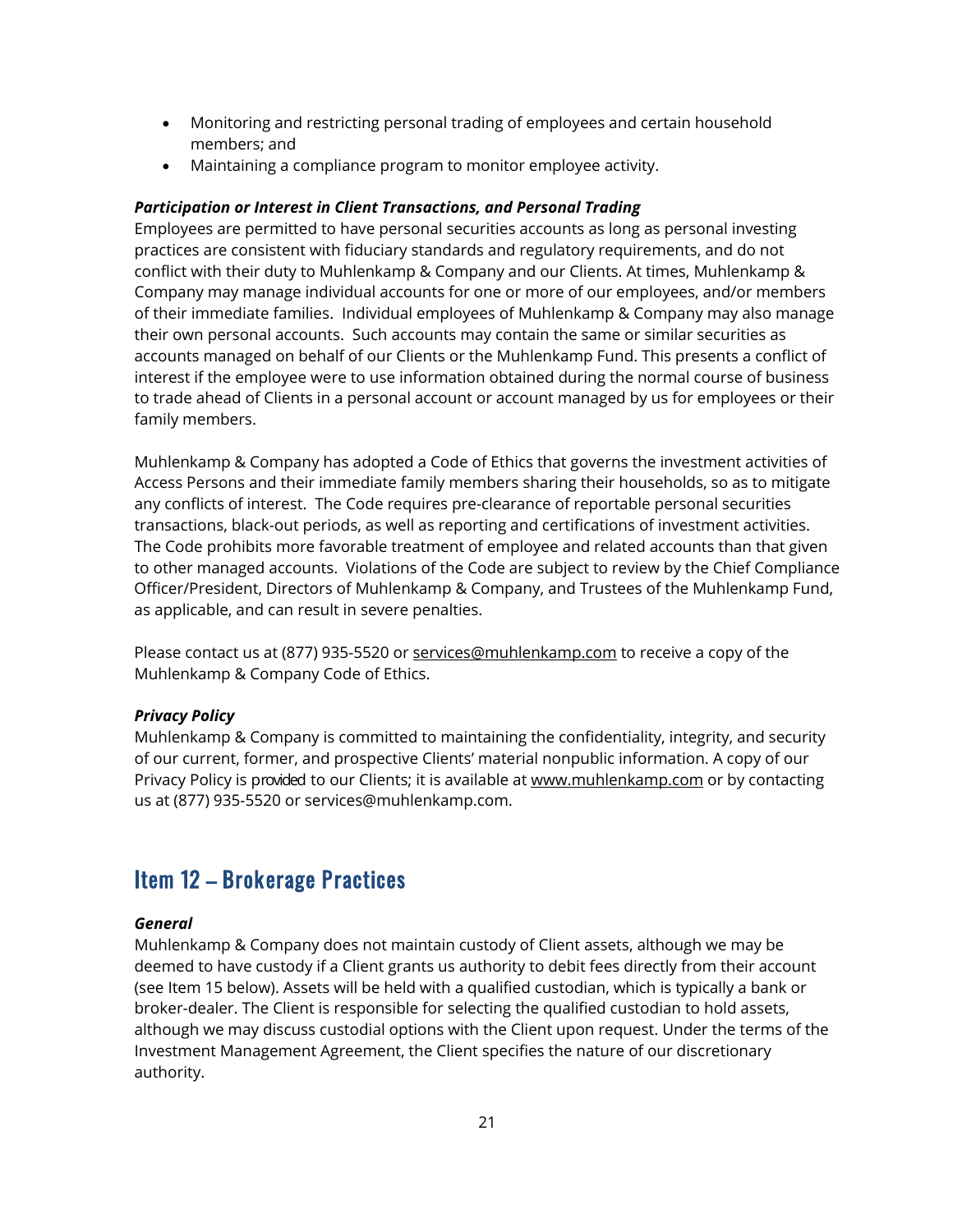#### *Broker Selection*

When asked to recommend a custodian or broker, we seek to recommend a custodian or broker that will hold the Client's assets and execute transactions on terms that are, overall, most advantageous when compared with other available providers and their services. When we have discretionary authority to select brokers on behalf of our Clients, brokers are selected primarily on their quality of service in the execution of transactions, research capabilities, ability to provide other services to our Clients, and the available level of negotiated commissions. Brokers provide transaction execution, research, custody, and other services to privately managed accounts. Muhlenkamp & Company does not receive Client referrals from broker-dealers, and therefore receipt of Client referrals is not a factor in broker recommendations or selection.

Brokerage firms compete for individual accounts and not for transactions. Typically, basic transaction execution incurs the lowest commission charge. Transaction execution involving illiquid securities or special handling at a brokerage trading desk normally involves a slightly higher commission. Brokerage firm commission rates are generally highest where research capabilities are utilized in addition to transaction execution capabilities.

#### *Soft Dollars*

Soft dollar arrangements are a means of paying brokerage firms for their services through commission revenue rather than by direct hard dollar payments. During the past fiscal year, there were no execution or research-based allocations of transactions for separately managed accounts; that is to say, Muhlenkamp & Company did not engage in soft dollar arrangements. Although we may receive general unsolicited research from certain brokers or investment banks, we have no contractual obligation to compensate or do business with these research providers. In some cases, Muhlenkamp & Company pays for research in hard dollars.

From time to time, Muhlenkamp & Company representatives may attend a seminar or conference that relates to our business. For example, a representative may attend a mutual fund conference wherein the custodian or sponsor may pay for the representative's conference fees and travel expenses. Muhlenkamp & Company does not solicit these benefits and they are not offered to induce us to maintain Client assets with or trade with these custodians or sponsors. Nonetheless, there is a conflict of interest between Muhlenkamp & Company's fiduciary duty to our Clients and the benefits we may receive as outlined above. To mitigate such conflicts, all such activities must be pre-approved by the Chief Compliance Officer, be reasonable in value, directly relate to our business, and also be in keeping with applicable compliance policies.

#### *Trade Order Aggregation and Rotation*

To the extent that Muhlenkamp & Company provides investment management services to its Clients, the transactions for each Client account generally will be effected independently, unless we decide to purchase or sell the same securities for several Clients at approximately the same time. Where we have discretionary authority to trade the same securities on the same day across multiple accounts, transaction aggregation and rotation procedures are followed, where advantageous to such accounts, in an effort to seek fair treatment of all accounts. The allocations of aggregated orders are implemented fairly by using the average price for the entire order. We reserve the right to modify aggregation and rotation procedures to ensure that trades are executed in a timely manner. Procedures dictated by the Client, directed broker, and/or wrap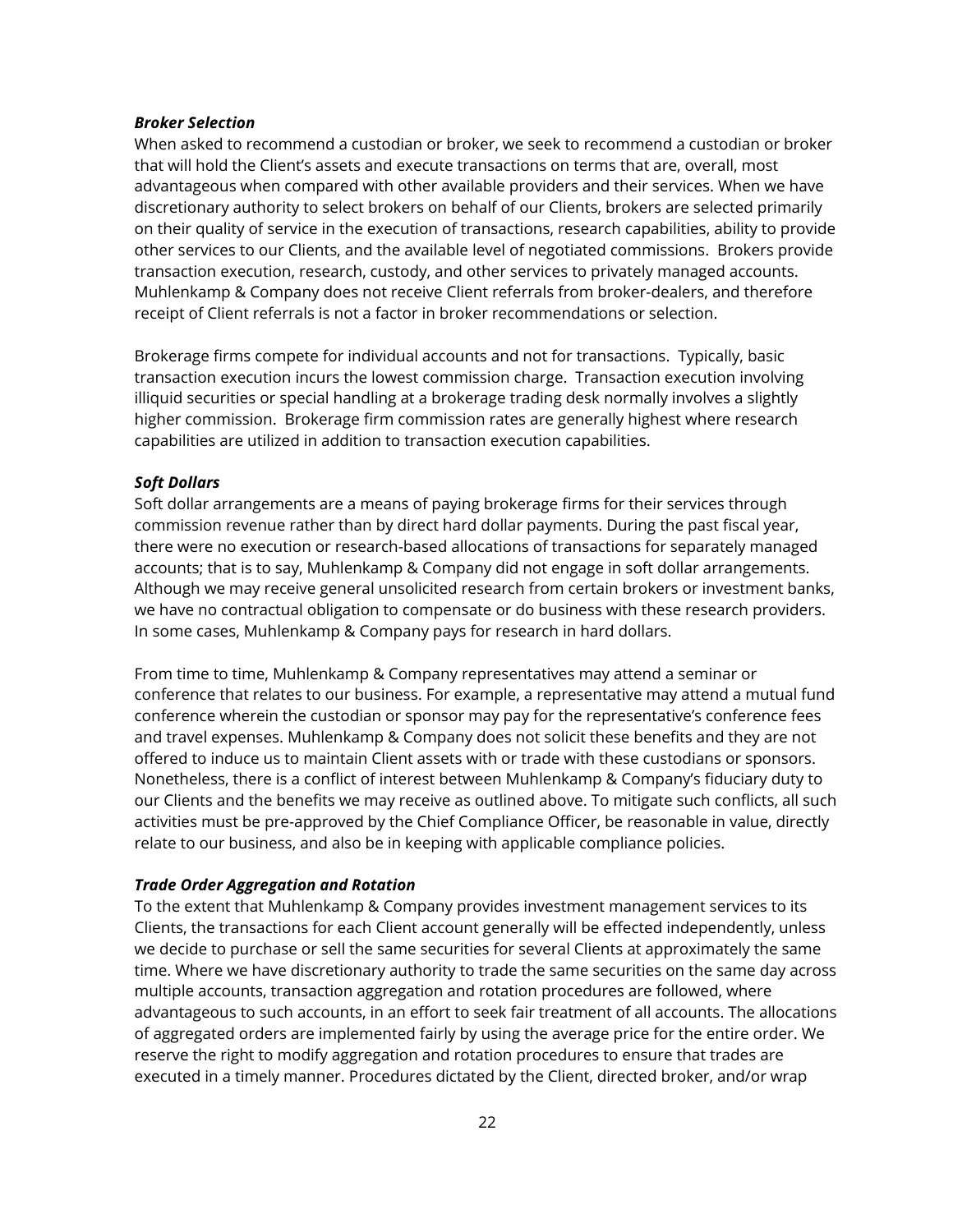Sponsor that require us to execute trades in a fashion significantly different from our normal procedures, may force us to adjust the order rotation in certain situations.

Muhlenkamp & Company may aggregate or "block" trades for separately managed client accounts that are custodied at a single broker. However, we do not "block" trades for the Muhlenkamp Fund with separately managed accounts as the benefits don't outweigh the additional costs to the Client (e.g., trade away fees) and potential allocation challenges.

#### *Directed Brokerage*

Each Client may designate the broker or dealer through which transactions may be effected. Clients are informed that if they choose a broker or dealer, Muhlenkamp & Company expects them to negotiate commission levels with the broker or dealer. If Muhlenkamp & Company chooses the broker or dealer, we will consider commission costs of transactions as part of our best execution evaluation but will not directly negotiate the level of commissions paid by Client accounts.

If the Client chooses a broker and directs the brokerage, they must do so in writing. Clients who direct brokerage may not achieve the most favorable execution of transactions, may not be able to participate in and benefit from batched transactions, and may pay higher brokerage commissions than they otherwise might.

#### *Best Execution*

Muhlenkamp & Company and the Muhlenkamp Fund have established written "Policies and Procedures for Best Execution" (the "Policies"). The Policies require review and reporting of securities transactions by the President/Chief Compliance Officer and, on a quarterly basis for the Fund, by the Fund's Chief Compliance Officer and the Fund's Board of Trustees.

When Muhlenkamp & Company controls trade execution decisions, all securities transactions are managed toward obtaining the best overall execution at the lowest possible transaction cost. The Policies do not prohibit allocation of transactions to firms whose brokerage charges may include the cost of providing investment research, or other legally permitted services deemed necessary and/or valuable to the successful management of the Clients' assets. Each buy or sell order will be placed according to the type, size, and kind of order involved and as each condition may demand, so as to attempt to secure the best result for our Clients.

#### *Cross Transactions*

Muhlenkamp & Company does not engage in cross transactions where a portfolio holding is transferred between Client accounts, or between a managed account and the Fund. If it becomes necessary in the future to engage in cross transactions, approval may be granted provided the transfer is consistent with our fiduciary obligations to each Client participating in the cross transaction and relevant securities statutes, including the Advisers Act and Investment Company Act.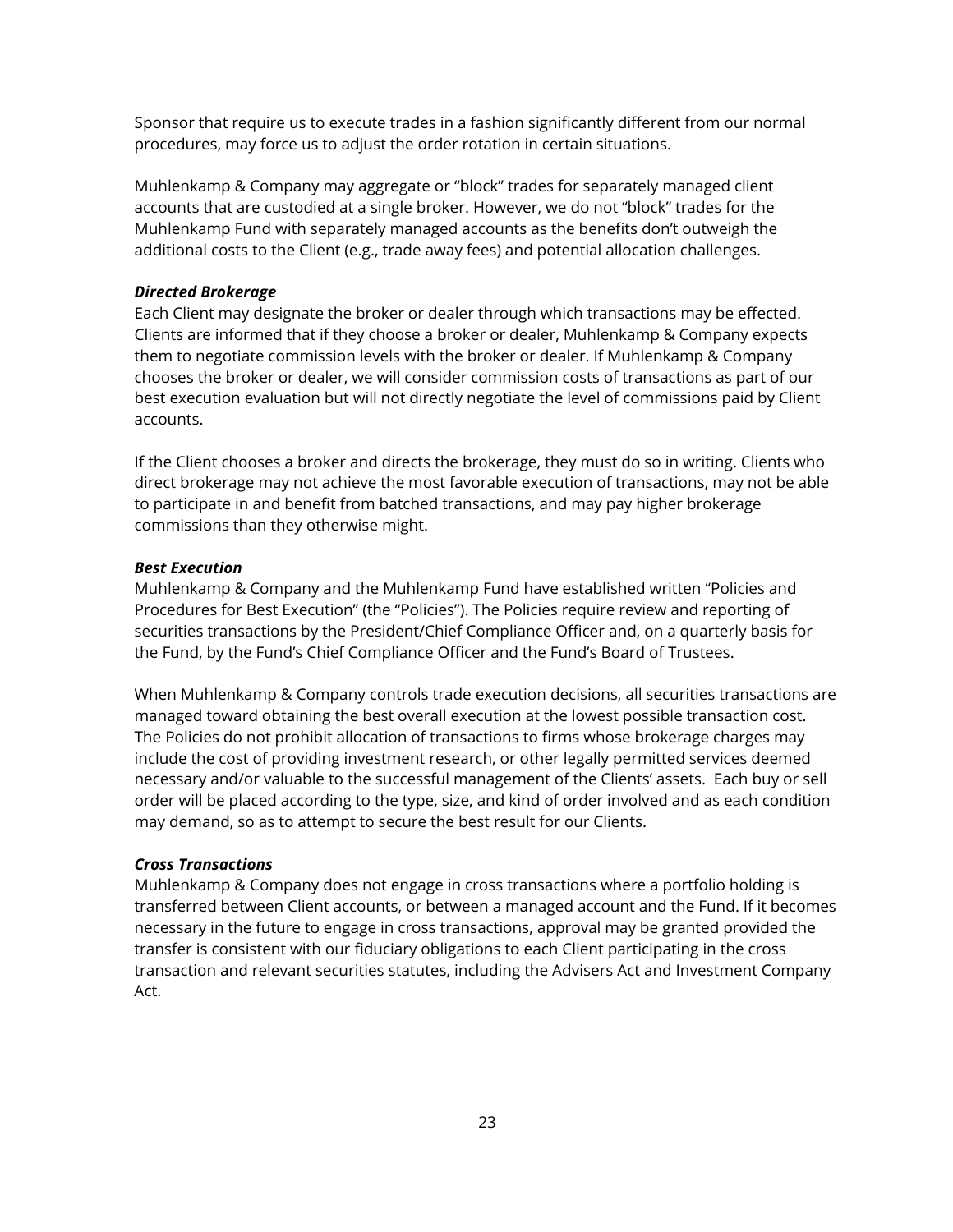# Item 13 – Review of Accounts

#### **Financial Planning Clients**

#### *Client Reviews*

While reviews may occur at different stages depending on the nature and terms of the specific engagement, typically no formal reviews will be conducted for Financial Planning Clients unless explicitly contracted for.

#### *Client Reports*

Under the terms of a Financial Planning Agreement, the Client's accounts and source information will be reviewed as contracted for at the inception of the engagement. Each Financial Planning Client will receive a written financial plan, investment plan, or written report containing financial planning recommendations in accordance with the terms outlined in the respective Agreement. Additional reports will not typically be provided unless otherwise contracted for at the time of engagement.

#### **Investment Management Clients**

#### *Client Reviews*

Client accounts are subject to ongoing review by our Portfolio Managers and the President/Chief Compliance Officer. Portfolio Managers and the President/Chief Compliance Officer formally review each account with the Client on a quarterly basis to ensure alignment with the Client's objectives and goals. More frequent Client reviews may occur if the Client's financial situation or objectives change, on the occasion of a material account cash infusion or withdrawal, upon the Client's request, or other factors deemed necessary by Muhlenkamp & Company.

Each Client has a Muhlenkamp & Company Client Service Representative who conducts periodic reviews to discuss any changes in the Client's financial situation, and the current outlook from our investment team. Each Client is also encouraged to call their Client Service Representative at any time with questions, concerns, or issues. Client Service Representatives do not provide portfolio advice or tax advice.

#### *Client Reports*

Our policy is to ensure that our Clients are kept fully informed about their portfolios. Muhlenkamp & Company provides a complete written statement of holdings, account performance, and economic/ market updates to each separately managed account client on a quarterly basis. A schedule of transactions with tax consequences is furnished at yearend.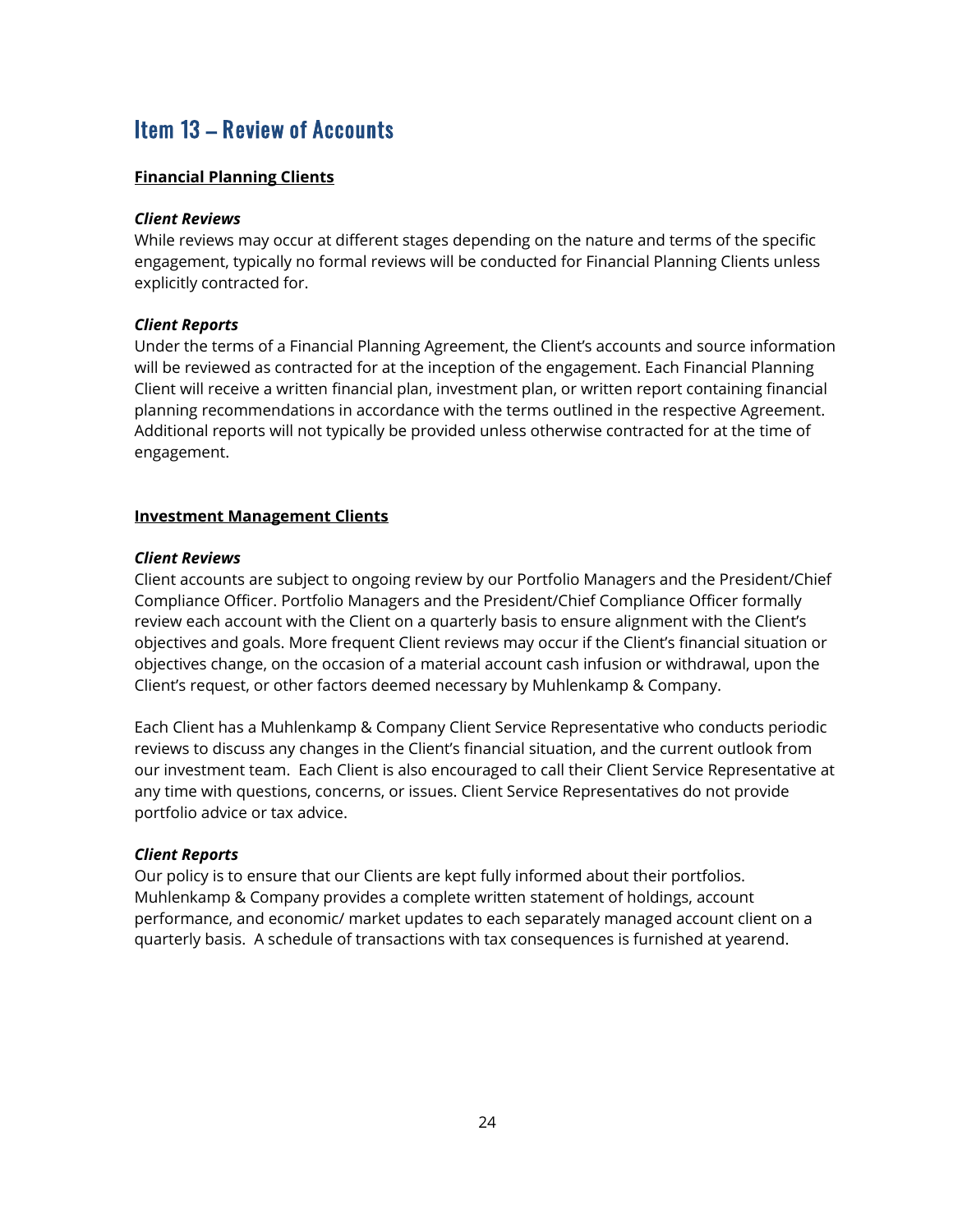# Item 14 – Client Referrals and Other Compensation

Muhlenkamp & Company does not directly or indirectly compensate any person who is not a supervised person for Client referrals. We also do not receive compensation from any non-client third party for providing investment advice to our Clients.

# Item 15 – Custody

Custody occurs when an adviser or related person directly or indirectly holds Client funds or securities or has the ability to gain possession of them. Muhlenkamp & Company does not have direct custody over Client funds or securities; however, as described in Item 5, we deduct advisory fees in certain Client accounts, which is deemed to represent "constructive" custody. We have adopted policies and procedures to safeguard Client assets, including assets maintained in Client accounts where our personnel have the authority to deduct advisory fees. Clients are responsible to select qualified custodians to hold funds and securities within investment accounts managed on their behalf. For those accounts where Muhlenkamp & Company has a direct fee deduction arrangement, it is our policy to send the Client an invoice notice detailing the fee calculation. Further, for such accounts, we perform a specific due inquiry to ascertain that the qualified custodian sends an account statement, at least quarterly, to each Client for which the qualified custodian maintains funds or securities.

Our Clients work with various broker-dealers, banks and other qualified custodians who provide periodic statements of all securities and funds held. Clients should receive at least quarterly, statements from the qualified custodian that holds and maintains investment assets. We urge our Clients to carefully review statements, which represent official custodial records, and compare them to the account statements that we may provide. Muhlenkamp & Company statements may vary from custodial statements based on differences between accounting procedures, reporting dates, or valuation methods for certain securities.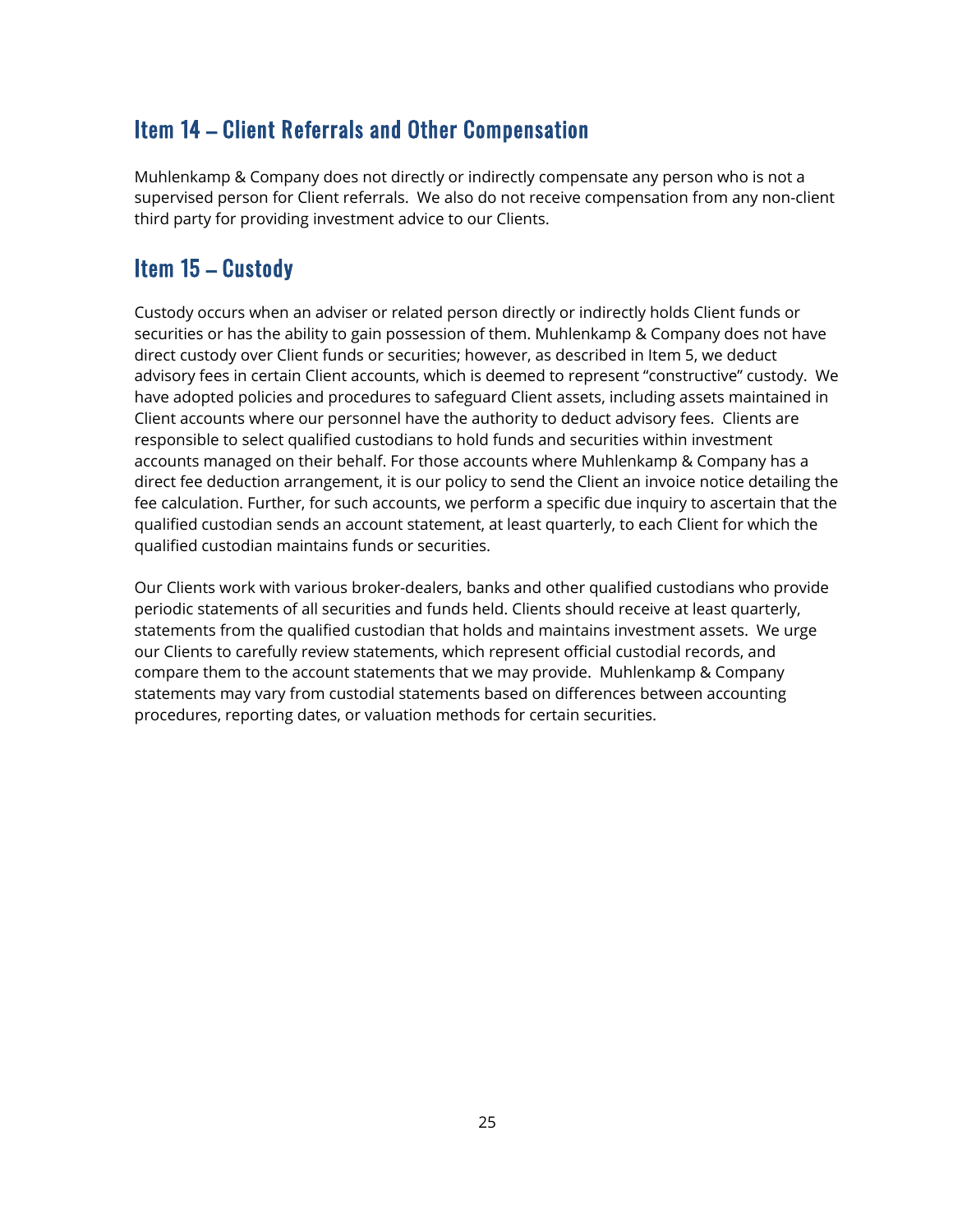# Item 16 – Investment Discretion

#### **Financial Planning Services**

When delivering financial planning services, Muhlenkamp & Company has no discretionary authority over Client accounts.

#### **Investment Management Services**

In many cases, we exercise discretionary investment authority over a managed account when the Client enters into a discretionary investment management arrangement. Certain Clients may choose not to confer this authority on us. Other Clients may and do impose investment restrictions contrary or in addition to the general investment strategies discussed in Item 8. Client investment objectives, policies, limits, and restrictions must be provided in writing.

When the Client delegates investment discretion to us, they authorize us to make decisions in line with their investment objectives without seeking their approval (excepting any restriction noted above), including the following:

- Determine which securities to buy and sell
- Decide total amount of securities to buy and sell
- Select broker-dealers through whom we buy and sell securities (unless directed)
- Choose prices at which we buy and sell securities, which may include broker-dealer transaction costs

Clients may grant trading authority to Muhlenkamp & Company on a non-discretionary basis. In such situations, the accounts are monitored by us, however changes to the accounts will not be made until we have confirmed that the proposed change is acceptable to the Client. In such cases, the Client will be contacted by telephone or electronic mail and will be required to accept or reject our investment recommendations including: (1) the security being recommended, (2) the number of shares or units transacted, and (3) whether to buy or sell. Clients who authorize us to act on their behalf on a non-discretionary basis should be aware that if the Client cannot be reached or is slow to respond to our request for approval, it can have an adverse impact on the timing of trade implementation and therefore Muhlenkamp & Company may not achieve the optimal trading price. Non-discretionary terms of engagement are specifically set forth in the Investment Management Agreement.

## Item 17 – Voting Client Securities

#### *Proxy Voting*

We generally vote the proxies of the voting securities in our Clients' separately managed accounts and on behalf of the Fund. Upon written request, our Clients may vote their own proxies by entering into a specific agreement to do so, or our Clients may direct us to vote their proxies in a certain manner. With respect to wrap fee clients, the agreement with the Sponsor generally provides that the Sponsor or its client votes the client's shares.